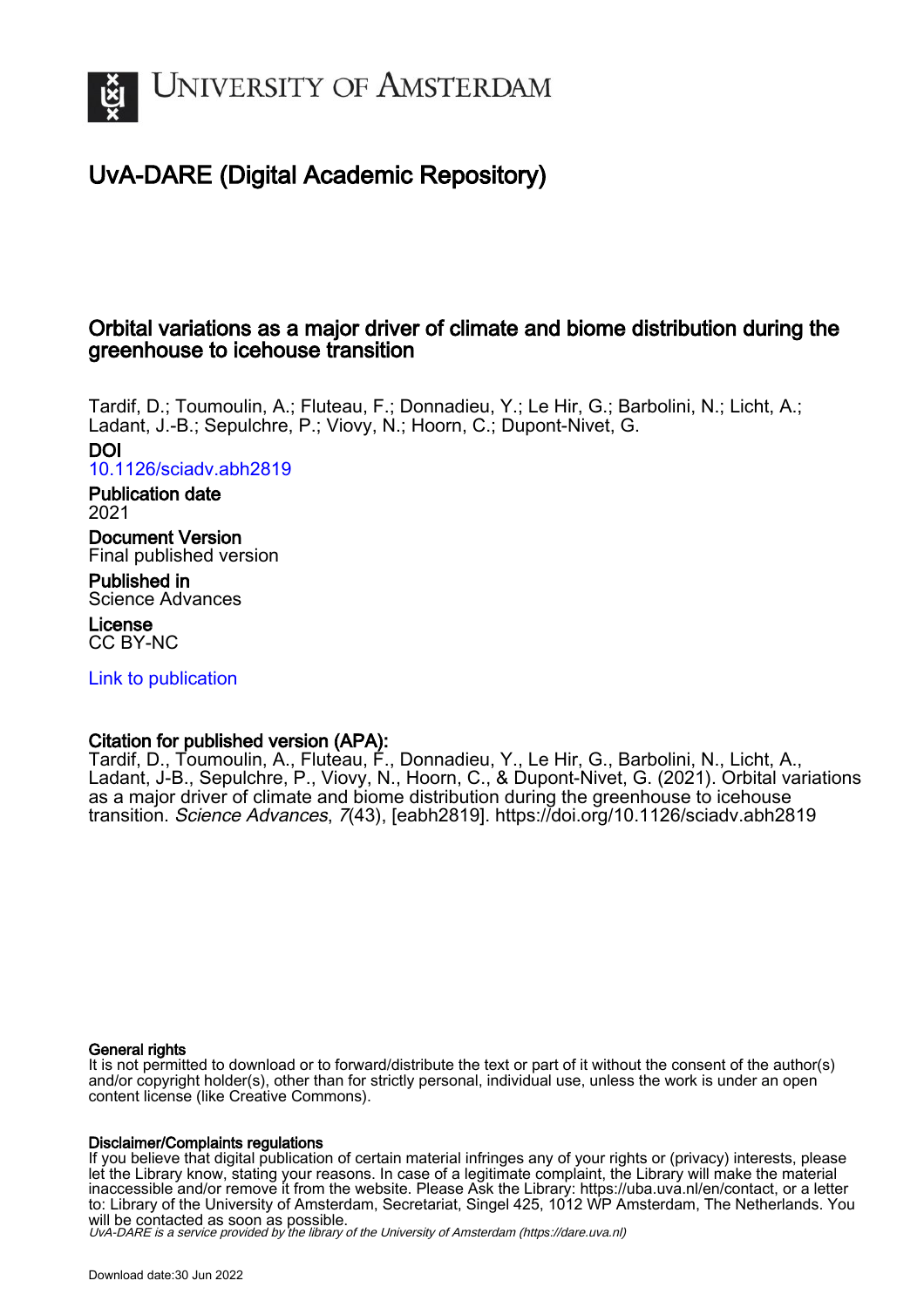### **CLIMATOLOGY**

# **Orbital variations as a major driver of climate and biome distribution during the greenhouse to icehouse transition**

**Delphine Tardif1,2 \*, Agathe Toumoulin1 , Frédéric Fluteau2 , Yannick Donnadieu1 , Guillaume LeHir2 , Natasha Barbolini3 , Alexis Licht1 , Jean-Baptiste Ladant4 , Pierre Sepulchre4 , Nicolas Viovy4 , Carina Hoorn5 , Guillaume Dupont-Nivet6,7**

**Recent studies suggest increasing sensitivity to orbital variations across the Eocene-Oligocene greenhouse to icehouse climate transition. However, climate simulations and paleoenvironmental studies mostly provide snapshots of the past climate, therefore overlooking the role of this short-term variability in driving major environmental changes and possibly biasing model-data comparisons. We address this problem by performing numerical simulations describing the end-members of eccentricity, obliquity, and precession. The orbitally induced biome variability obtained in our simulations allows to reconcile previous apparent mismatch between models and paleobotanical compilations. We show that precession-driven intermittent monsoon-like climate may have taken place during the Eocene, resulting in biomes shifting from shrubland to tropical forest in the intertropical convergence zone migration region. Our Oligocene simulations suggest that, along with decreased** *p***CO2, orbital variations crucially modulated major faunal dispersal events around the EOT such as the Grande Coupure by creating and fragmenting the biome corridors along several key land bridges.**

#### **INTRODUCTION**

Recently, the application of statistical analysis on the Cenozoic  $\delta^{13}C$ and  $\delta^{18}$ O benthic records (1) has highlighted an increased climate sensitivity to orbital variations across the late Eocene to early Oligocene. However, numerical simulations are usually performed using a modern orbital configuration and the simulated climate is often described as representative of the studied period, regardless of orbital changes. This approach is problematic because contrasted orbital configurations can lead to profoundly different climates over short periods of time (*2*–*5*). Several modeling studies have demonstrated the impact of orbital variations on some key Eocene greenhouse climatic features. Configurations triggering warm boreal and cool austral summers were shown to favor ice-sheet buildup over Antarctica in the late Eocene (*6*) and to induce seasonal temperature changes by up to 10°C (*3*). They also reinforce the Asian and African monsoons (*7*, *8*) and shrink arid zones to the benefit of more forested biomes due to amplified intertropical convergence zone (ITCZ) migration inland (*9*). The number of modeling studies assessing the sensitivity of the early Oligocene climate to orbital forcing, on the other hand, remains limited apart from studies focusing specifically on the Antarctic glaciation (*6*, *10*, *11*).

The validation of this greenhouse to icehouse climate sensitivity to astronomical forcing is made possible in rare deposits recording

\*Corresponding author. Email: [delphine.tardif@hotmail.fr](mailto:delphine.tardif@hotmail.fr)

and identifying orbital variations over the continents. In eastern China [Jianghan Basin, 42 million years ago (Ma) to 32 Ma], eccentricitypaced evaporite and mudstone deposits suggest oscillations from wetter to drier climates due to monsoon strength variations (*12*). In northeastern Tibet (Xining Basin, 40 Ma to 34 Ma), ephemeral lacustrine deposits record a strong obliquity signal, interpreted as the possible remote forcing exerted by incipient ice sheets on continental Chinese climate (*13*, *14*). In northwestern Europe (Isle of Wight, 35 Ma to 33 Ma), the analysis of clay mineral distribution suggests an eccentricity imprint on the local hydrological cycle (*15*). Orbital forcing imprint is also suggested in Montana (*16*) and in the Ebro Basin in Spain (*17*, *18*).

In addition to these sparse high-resolution records, our understanding of the greenhouse-icehouse transition continental climatic evolution comes mainly from fossilized paleobotanical remains, which offer snapshots of the climate prevailing when they were deposited. Like most pre-Quaternary paleoclimatic indicators, many of these proxies are loosely constrained in space and time and are therefore often implicitly interpreted as reflecting the "average" climate over long periods. The great heterogeneity observed among the various continental archives is apparent from the different compilations of paleoclimatic indicators available for these periods [see (*19*, *20*) and references therein for localities cited below]. While some fieldwork reveals little change in flora throughout the Eocene-Oligocene, as in Patagonia or southeastern and central Europe, on the contrary, other paleosoils and/or paleobotanical studies denote important climatic and floristic shifts toward cooler and drier conditions. Among these, numerous sites indicate that these changes initiated during the late Eocene, for example, in North America, western Europe, and eastern Asia (*20*). Only a few sites, principally in North America and Eurasia, display a change specifically across the eocene-oligocene transition (EOT).

In addition, notable faunal turnover episodes showing a partial replacement of Mongolian, European, and American local mammal

Copyright © 2021 The Authors, some rights reserved: exclusive licensee American Association for the Advancement of Science. No claim to original U.S.Government Works. Distributed under a Creative Commons Attribution **NonCommercial** License 4.0 (CC BY-NC).

<sup>&</sup>lt;sup>1</sup> Aix Marseille Université, CNRS, IRD, INRA, Collège de France, CEREGE, Aix-en-Provence, France. <sup>2</sup>Université de Paris, Institut de physique du globe de Paris, CNRS, F-75005 Paris, France. <sup>3</sup>Department of Ecology, Environment and Plant Sciences and Bolin Centre for Climate Research, Stockholm University, SE-106 91 Stockholm, Sweden. 4 Laboratoire des Sciences du Climat et de l'Environnement, LSCE/IPSL, CEA-CNRS-UVSQ, Université Paris-Saclay, 91191 Gif-sur-Yvette, France. <sup>5</sup>Department of Ecosystem and Landscape Dynamics, Institute for Biodiversity and Ecosystem Dynamics, University of Amsterdam, Amsterdam 1098 XH, Netherlands. <sup>6</sup>Géosciences Rennes, UMR CNRS 6118, Université de Rennes, Rennes, France.<sup>7</sup> Institute of Geosciences, Potsdam University, Potsdam, Germany.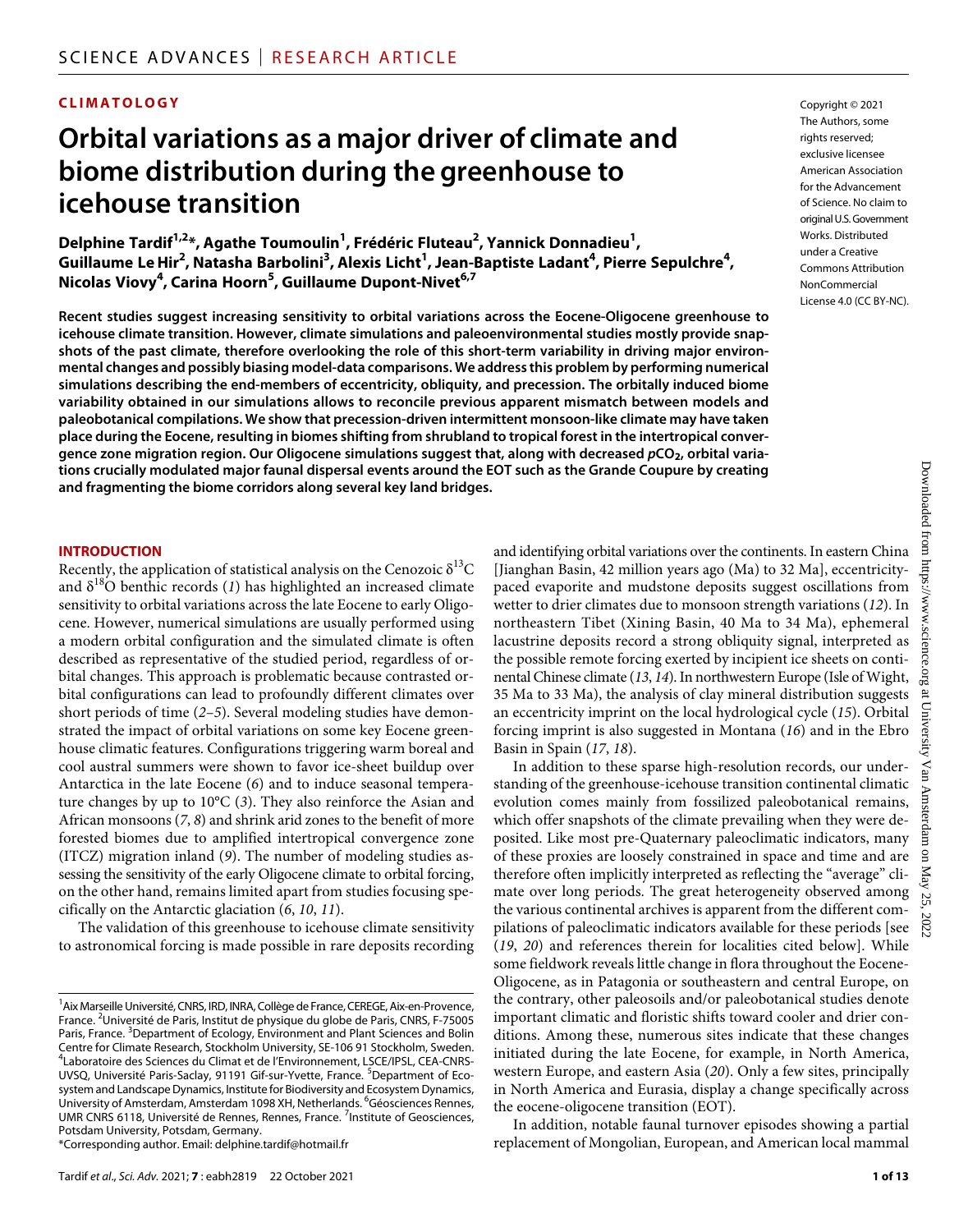communities by eastern Asian rodents and lagomorphs are reported through the greenhouse-icehouse. The Mongolian Remodeling (*21*–*24*) is dated at ca. 34.9 Ma, and the European (*25*–*27*) and American Grande Coupure are dated around the EOT (33.9 Ma) (*28*) or at the Oi-1 (33.5 Ma) (*25*, *26*), with a possible early migration wave to southeastern Europe in the late Eocene (40 Ma to 35 Ma) (*27*). These pulses in faunal migration, radiating from Asia to other continents, are thought to be the result from a complex interplay between the proto-Tibetan orography evolution (*29*, *30*) and the global cooling and aridification of Asia induced by the combined  $pCO<sub>2</sub>$  (partial pressure of  $CO<sub>2</sub>$ ) drawdown and the retreat of the Paratethys Sea initiated at ∼40 Ma (*24*, *26*). However, although biome connectivity is an important driver of faunal dispersal (*31*, *32*), the possible influence of orbital cycles on the climate and vegetation coverage of these key land bridges has never been assessed, nor suggested as a potential forcing.

We propose that orbital forcing may have played a substantial part in explaining the substantially heterogeneous history of biome reconstruction throughout the late Eocene period. To this end, we simulate late Eocene climate and vegetation sensitivity to orbital forcing and to a  $pCO<sub>2</sub>$  halving using the IPSL-CM5A2 earth system model and the ORCHIDEE dynamic vegetation land surface model (see Materials and Methods). We first compare a set of seven late Eocene simulations [1120 parts per million (ppm), no ice sheet] describing extreme combinations of obliquity, precession, and eccentricity (Table 1). Although these configurations represent orbital end-members that were not attained (but regularly approached) during the studied 40-Ma to 32-Ma interval (fig. S1), they maximize the impact of each orbital configuration on the simulated global climate and vegetation and allow us to disentangle the role played by each parameter. In a second step, we compare this set of late Eocene

simulations to a set of three early Oligocene simulations, with a *p*CO2 reduced to 560 ppm, an Antarctic ice sheet, and three different orbital configurations. Results are analyzed and compared to two available biome compilations from the latest Eocene and earliest Oligocene, respectively (*20*).

#### **RESULTS**

We first provide an overview of the climate and vegetation sensitivity to orbital forcing with late Eocene conditions. Then, we describe the impact of each orbital parameter on ITCZ, mid-latitude and highlatitude regions in that period, illustrated by detailed case studies. Last, we describe how orbital parameters affect the Oligocene climate and vegetation and replace our results in the broader context of faunal and floral shift at the greenhouse-icehouse transition. Note that the vegetation outputs of the land surface ORCHIDEE model are plant functional type (PFT) abundances (see Materials and Methods), which are used for detailed fine-resolution analysis of the paleovegetation evolution at a regional scale. In addition, PFTs were translated into biomes to be comparable to existing proxy compilations (*20*) and to identify global trends (see Materials and Methods).

#### **Late Eocene global climatic and vegetation sensitivity to orbital forcing**

The Eocene group of simulations (1120 ppm) yields continental mean annual temperatures (MATs) ranging from 22.9° to 24.7°C depending on the orbital configuration (Table 1). The highest MAT is obtained with the highest obliquities [hot boreal summer high obliquity (HBHO), hot austral summer high obliquity (HAHO), high obliquity (HO)] due to increased heating of high latitudes.

**Table 1. Simulation boundary conditions and global continental climatic results.** Precession is expressed as the longitude of the perihelion. Hot austral summer configurations are at perihelion on the 21st of December, which is close to the present-day value (4th of January), whereas hot boreal summer configurations are at perihelion on the 21st of June. Global results given in the right panel are mean annual temperature (MAT), mean annual temperature range (MATR), mean annual precipitation (MAP), land surface albedo, and desert proportion averaged along the year over the emerged lands.

| <b>Boundary conditions</b>                     |          |                                |                  | <b>Global continental results</b> |                     |             |               |            |            |
|------------------------------------------------|----------|--------------------------------|------------------|-----------------------------------|---------------------|-------------|---------------|------------|------------|
| Orbital<br>configuration                       |          | <b>Eccentricity Precession</b> | <b>Obliquity</b> | $pCO2$ (ppm)                      | MAT ( $^{\circ}$ C) | MATR $(°C)$ | MAP (mm/year) | Albedo (%) | Desert (%) |
| Modern (MOD)                                   | 0.016715 | 102.7                          | 23.441           | 1120                              | 23.7                | 6.8         | 1177          | 8.9        | 30.9       |
|                                                |          |                                |                  | 560                               | 18.1                | 10.7        | 1080          | 10.6       | 31.2       |
| Hot boreal<br>summer high<br>obliquity (HBHO)  | 0.06     | 270                            | 24.5             | 1120                              | 24.7                | 13.7        | 1163          | 9.1        | 32.4       |
| Hot austral<br>summer high<br>obliquity (HAHO) | 0.06     | 90                             | 24.5             | 1120                              | 24.2                | 3.9         | 1210          | 8.5        | 29.9       |
| High obliquity (HO)                            |          |                                | 24.5             | 1120                              | 23.8                | 8.5         | 1205          | 8.9        | 30.2       |
| Low obliquity (LO)                             |          |                                | 22.1             | 1120                              | 22.9                | 7.5         | 1140          | 9.2        | 31         |
| Hot boreal                                     | 0.06     | 270                            | 22.1             | 1120                              | 23.5                | 12.4        | 1152          | 9.5        | 32.5       |
| summer low<br>obliquity (HBLO)                 |          |                                |                  | 560                               | 18.7                | 16.1        | 1072          | 11.2       | 32.3       |
| Hot austral<br>summer low<br>obliquity (HALO)  | 0.06     | 90                             | 22.1             | 1120                              | 23.1                | 3.3         | 1148          | 8.6        | 30.2       |
|                                                |          |                                |                  | 560                               | 17.9                | 6.7         | 1076          | 12.1       | 34         |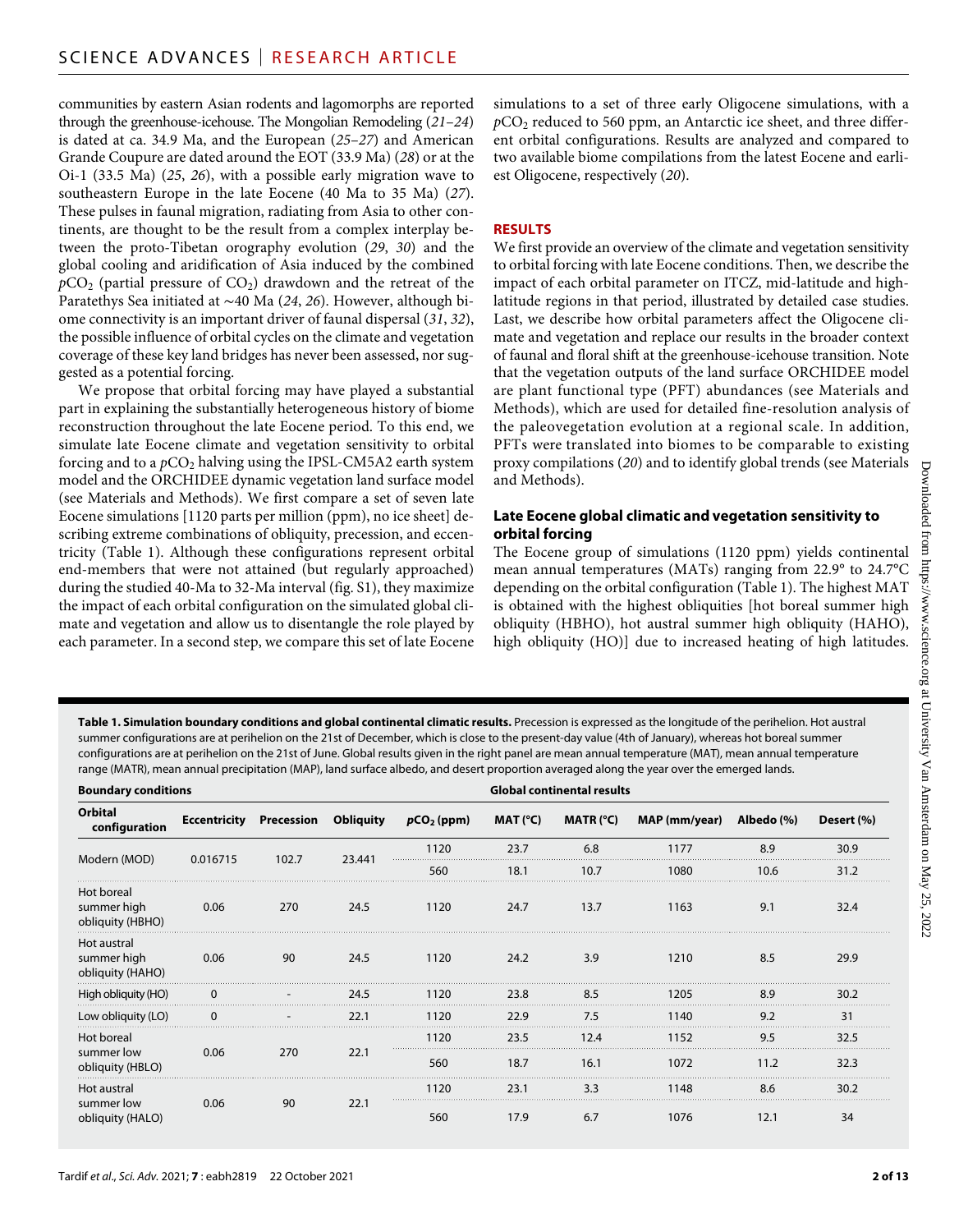Configurations with a precession favoring hot boreal summers and cold boreal winters [HBHO and hot boreal summer low obliquity (HBLO)] trigger the most seasonal climates with average mean annual temperature ranges (MATRs) higher than 12°C, whereas other configurations yield MATRs between 3.3° and 8.5°C. On a global scale, the more seasonal climates are also correlated to higher desert proportions (>32% of land surface) and high values of continental surface albedo (>9%; Table 1). This translates to higher seasonality in precipitations, which will be illustrated in the following case studies. These global trends provide a first-order glance at orbitally triggered variations in temperature, precipitation, and seasonality, and their spatial repartition is further detailed in Fig. 1.

The reference Eocene simulation [modern (MOD) orbital configuration, 1120 ppm] displays MATs ranging from ∼45°C in the tropics to ∼0°C in Antarctica (Fig. 1A). The most extreme temperature seasonality is simulated in Antarctica, Canada, and eastern Siberia (MATRs of ∼40° to 45°C), while the equatorial regions experience very low MATR (<2.5°C; Fig. 1C). Mean annual precipitations (MAPs) are abundant at low latitudes (>3000 mm/year), while the subtropics, especially in Asia, show extremely arid regions (<500 mm/year; Fig. 1E). Orbitally forced variability drives modest MAT variations up to  $\pm 2^{\circ}$ C especially at high latitudes and in the subtropics (Fig. 1B) due to compensating effects between seasons. MATR variability is more notable, with orbitally induced changes of ±7°C, particularly in mid-latitude continental interiors such as North America, Asia, and Antarctica (Fig. 1D). Tropical precipitations also display important variability, with changes as high as ±70% of MAP, which is closely related to summer ITCZ latitudinal shifts (Fig. 1F).

The MOD Eocene simulation produces low-latitude tropical forests gradually transforming into drier and more open environments (shrubland, savanna/woodland, or desert) as latitude increases (Fig. 1G). While temperate mixed and coniferous forests dominate from mid-latitudes poleward, the presence of warm-temperate forests remains substantial, especially in coastal environments (Australia, western Europe, and Patagonia). Continental Antarctica is the only region displaying cold forest biome. The evaluation of the vegetation sensitivity to orbital forcing (see Materials and Methods for details on the definition of this metric) highlights broad regions where the vegetation remains stable under changing orbital conditions (Fig. 1H, light gray shading). Stable tropical forests are mainly situated over the equator, while a variety of resilient warm, temperate, and cold forests are found at higher latitudes (their specific PFT composition is detailed in fig. S2). Conversely, many regions appear to be highly sensitive to orbital changes (Fig. 1H, dark gray shading), especially in the subtropics and poleward of 70°.

As a first validation, we compare our simulated biomes to a Priabonian (38 Ma to 33.9 Ma) biome reconstruction based on palynological data [symbols in Fig. 1H; (*20*)]. Biomes simulated in MOD Eocene match with ~54% of the proxy-based reconstruction. However, inclusion of the biome variability obtained with the six orbital end-member simulations increases the match to ~83%. Approximately 31% of the compilation sites exhibit a match between the data and the model in all simulations (squares in Fig. 1H), and  $\sim$  52% in at least one of the orbital simulations (circles in Fig. 1H). On the contrary, the simulations fail to match the biome reconstruction in  $\sim$ 16% of the sites, suggesting that other sources than orbital forcing exist for these discrepancies. These sources may be manifold and are examined in Discussion. In the following sections, we focus on

the regions showing the most important vegetation sensitivity to orbital forcing (boxes in Fig. 1H) and detail the climatic drivers behind these changes. The detailed biome distribution for each end-member simulation is given in fig. S3.

#### **Low latitudes and the precession-driven ITCZ position**

At low latitudes, the warm conditions experienced throughout the year in all orbital configurations only permit tropical trees or grasses to establish (Fig. 1). Therefore, precipitation is thought to be the main driver of vegetation changes observed in these regions (Fig. 1, F and H). This translates into highly variable proportions of bare soil relative to tropical vegetation or grasses, as exemplified through four sites (Fig. 2A, captions 1 to 4). They all present increasing proportions of vegetation in response to increasing summer insolation (Fig. 2C): Northeastern Brazil and Tanzania sites range from open and grassy tropical environments (in hot boreal configurations) to closed tropical forest (in hot austral configurations), while Mexico and southeastern China vary from woodland or shrubland environment (in hot austral settings) to open tropical forest environment (in hot boreal configurations). These biome variations appear to be tightly linked to the strength and duration of the summer precipitation peak (shown in ombrothermic diagrams in Fig. 2B), which is driven at these latitudes by the ITCZ seasonal migration (Fig. 1F). While the occurrence of open environments adapted to seasonally dry climate in these regions is attested in Asia, this type of vegetation is less firmly supported on other continents. The presence of woodland is suggested in Tanzania in the late-middle Eocene (*33*, *34*), as well as the increase for open dry-adapted habitat in the southern United States (*35*) and the possible early onset of the "dry diagonal" separating the Amazonian from the Atlantic forest biotas across Brazil (*31*, *36*).

The latitudinal position of the ITCZ, together with the extent of monsoonal conditions onshore, is strongly influenced by summer insolation (*37*). Therefore, orbital configurations leading to high summer insolation values are expected to produce latitudinal shifts in the subtropical summer rainfall regimes (Fig. 1F). The most spectacular ITCZ migrations are simulated over eastern Asia (from ∼8°N to ∼30°N), Central America (from ∼18°N to ∼23°N), and South America (from ∼20°S to ∼26°S) and drive a variability in the annual water budget in the subtropics that can be as high as 50 to 80% (Fig. 1F). Our simulations suggest that monsoon-like precipitation seasonality might have existed intermittently during astronomical extrema in the late Eocene, resulting in sporadic increases in moisture and more vegetated subtropical regions. While this pattern appears, at first order, mainly controlled by precession cyclicity, we also note that the "high obliquity" configurations tend to favor this enhanced inland ITCZ migration when compared to their "low obliquity" counterparts. However, obliquity does not trigger major insolation changes at these latitudes  $(<10 \text{ W/m}^2$  between HBHO and HBLO, while there is a difference of  $115 \text{ W/m}^2$  between HBHO and HAHO). This suggests that summer insolation gradients involving higher latitudes ought to be considered to understand the full complexity of the process (see Discussion).

#### **Mid-latitudes: Large-scale patterns and temperature thresholds**

Between 25° and 50° (Fig. 1H), the vegetation response to orbital forcing is more complex due to an overlapping influence of temperature and precipitation change. The MATR at these latitudes is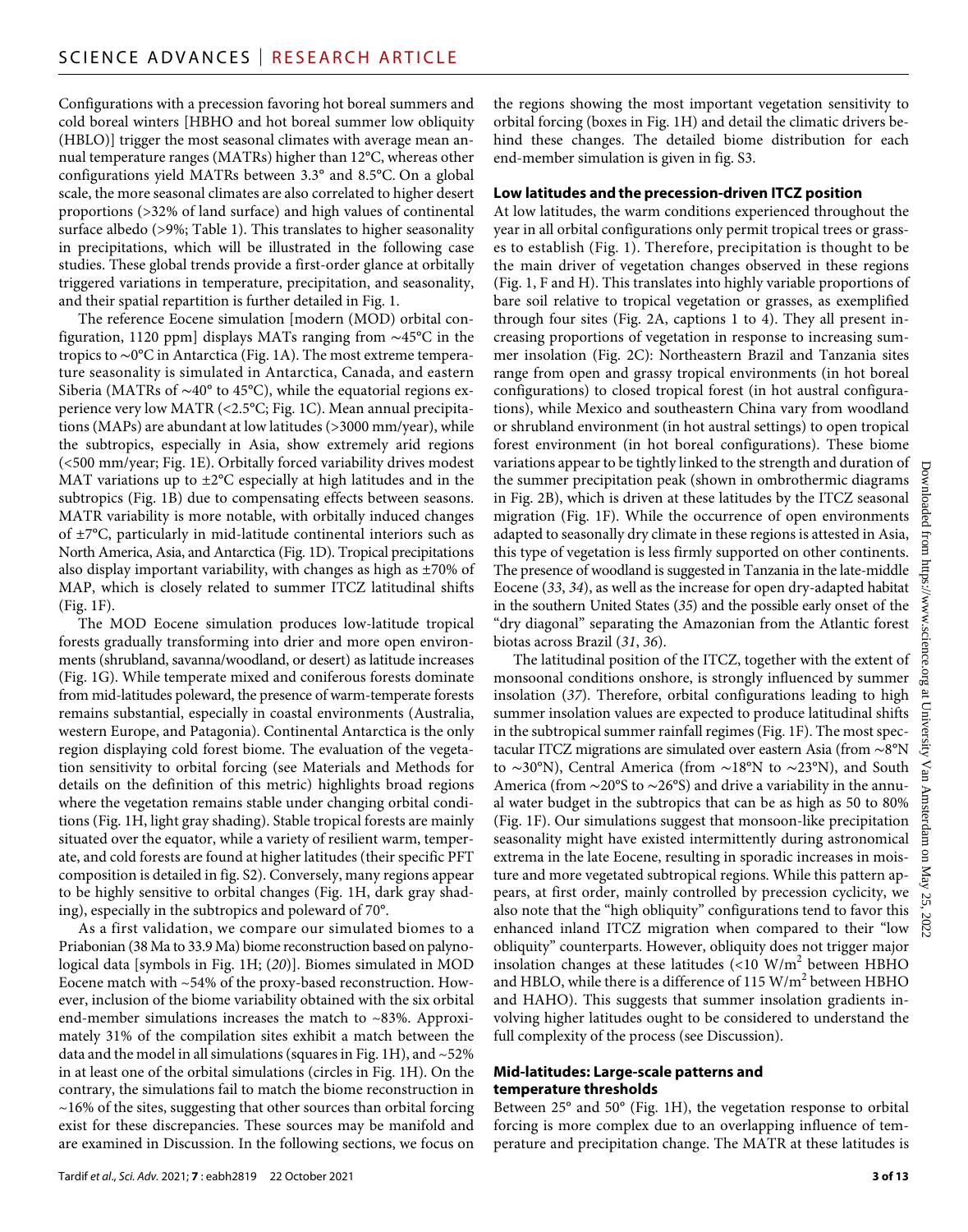

**Fig. 1. Climate and vegetation variability under different orbital forcing for the Eocene (1120 ppm) orbital simulation set.** (**A**, **C**, **E**, and **G**) Results obtained for the reference Eocene simulation using modern orbital parameters (MOD): mean annual temperature (MAT) (A), mean annual temperature range (MATR) (C), mean annual precipitation (MAP) (E), and biomes (G). (B, D, F, and H) Standard deviations (SDs) calculated for the same variables considering the seven 1120-ppm orbital simulations. SDs have the same unit as their corresponding variable except for the MAP (expressed in % of variation compared to the average MAP) and the biome variability, which is unitless. The biome variability in (H) is the cumulative SD of each PFT abundance normalized by the average number of PFTs defined in the grid cell and should be viewed as a low (white) to high (black) biome variability plot. In (H), numbered boxes highlight regions of extreme biome sensitivity to orbital forcing that is expanded upon in the following figures. Symbols overlain correspond to the biomes reconstructed (colors) for the Priabonian by the Pound and Salzmann compilation (*20*) and the degree of agreement with the biomes simulated by our Eocene simulation panel (symbols). In (F), colored lines represent the position of the ITCZ for each of the seven orbital configurations tested: MOD (full black), HBHO (red), HAHO (orange), HO (dark blue), LO (light blue), HALO (light green), HBLO (dark green), and present-day ITCZ position for comparison (dotted black).

consequent (from 10°C in coastal settings to 30°C in continental ones; Fig. 1C) and exhibits important variations (5° to 8°C) under varying orbital forcing (Fig. 1D). These temperature changes can induce the crossing of several PFT bioclimatic thresholds, particularly between

tropical and temperate PFTs (table S1). In addition, MAPs can locally vary by up to 25% (Fig. 1F). Therefore, the simulated PFT variability is manifold: vegetation proportion versus desert, changes in each PFT relative abundance, or even (dis)appearance of PFT.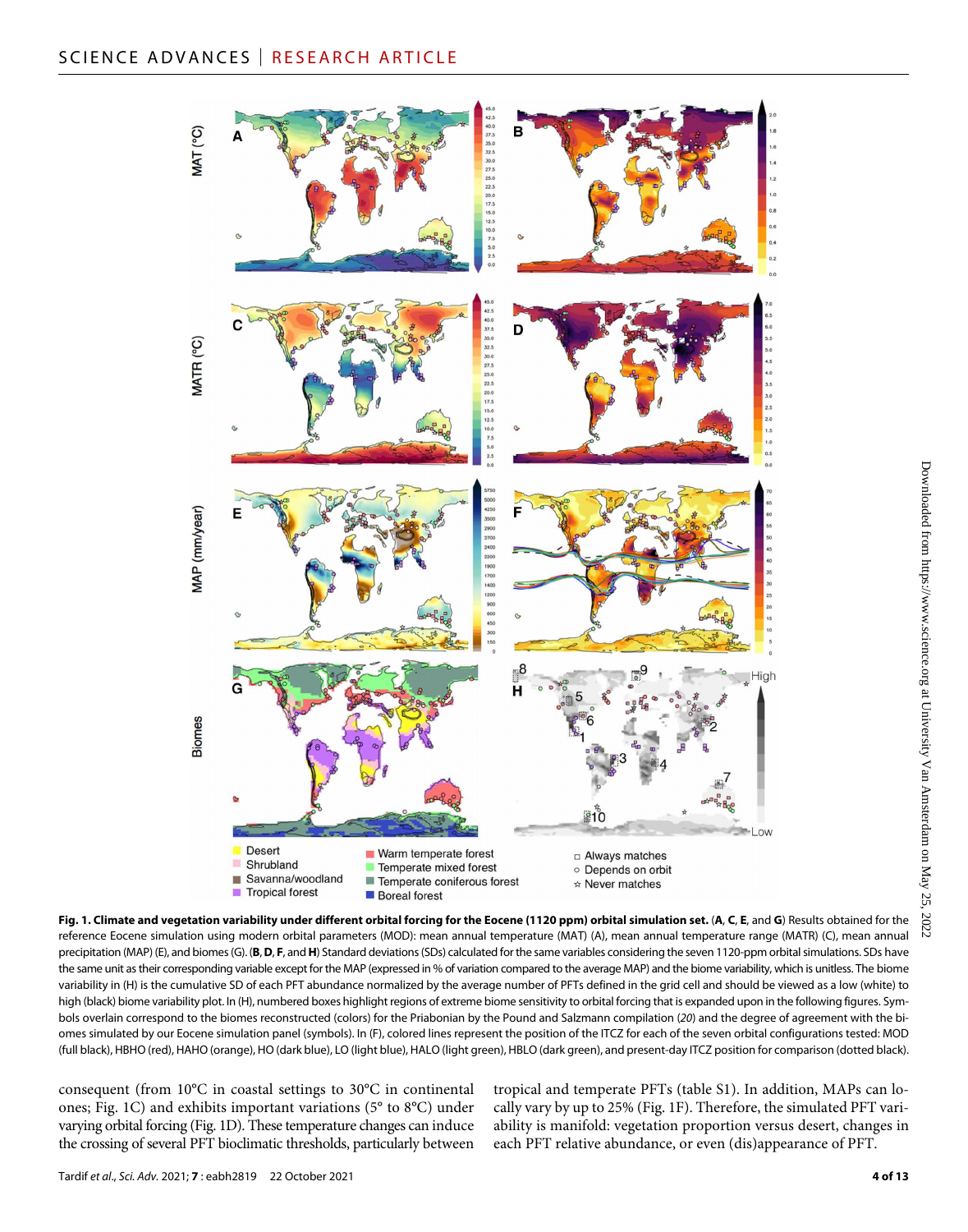# SCIENCE ADVANCES | RESEARCH ARTICLE



**Fig. 2. Low-latitude zones of high biome variability illustrated through four representative sites: Mexico, southeastern China, northeastern Brazil, and Tanzania.** (**A**) Vegetation: PFT composition (in %), each line corresponding to one of the seven orbital configurations described in Table 1. (**B**) Climate: Ombrothermic diagram displaying (for each orbital configuration) the evolution of temperature (full lines, in °C) and precipitation (dotted lines, in mm/month) along the year (horizontal axis). (**C**) Insolation profiles (in W/m<sup>2</sup> ) along the year. The orbital configurations' color coding is the same in all subpanels and in the following figures. Please note that the order of the simulation labels varies between sites in the northern and southern hemispheres according to decreasing summer insolation values.

Around 30°N, the PFT variability in coastal regions experiencing relatively high precipitation regimes (MAP > 1000 mm/year; Fig. 1, E and F) is generally dominated by temperature changes. This is exemplified by the "Louisiana" site (Fig. 3), displaying temperate-dominated PFT assemblages in hot boreal summer configurations (HBHO and HBLO) and gradually switching to tropicaldominated in hot austral summer configurations [hot austral summer low obliquity (HALO) and HAHO]. In these regions, the abundance of temperate trees appears to be well constrained by variations in the cold month mean temperature: Hot austral configurations generate warmer winters (∼15°C; Fig. 3B) that tend to inhibit the settlement of temperate trees due to their bioclimatic limitations (cold month mean temperature $_{\text{max}}$  = 15.5°C for temperate broadleaf evergreen and temperate broadleaf summergreen PFTs; table S1). HBHO and HBLO configurations, on the other hand, trigger colder winters (cold month mean temperature < 15°C) that allow more competitive temperate trees to settle. Here again, the transition is mainly tuned to precession variations, as varying obliquity configurations [HO and low obliquity (LO)] does not seem to greatly affect these PFT proportions.

At higher latitudes (>40°), some sites experience noticeable biome variations. This is exemplified in the Montana area, where biomes as diverse as open mixed temperate forest (Fig. 3A, HALO configuration) shift to shrubland and woodland in the other configurations. This seems to corroborate observations from previous studies on paleosols, suggesting a possible orbital cyclicity in the MAP of this region, oscillating between ∼400 and ∼700 mm/year (*14*). Our findings simulate arid to subarid climatic conditions and demonstrate a strong response of the regional hydrology to precession, which could have affected pedogenic carbonate formation. Similarly, northern Australian biomes vary from tropical forest (more or less open forest, depending on the configurations) to woodland biomes (HBLO and HBHO configurations; Fig. 3A). The respective proportions of temperate versus tropical PFTs in these regions are easily attributed to insolation-driven winter temperature changes. In northern Australia, an increase in the proportion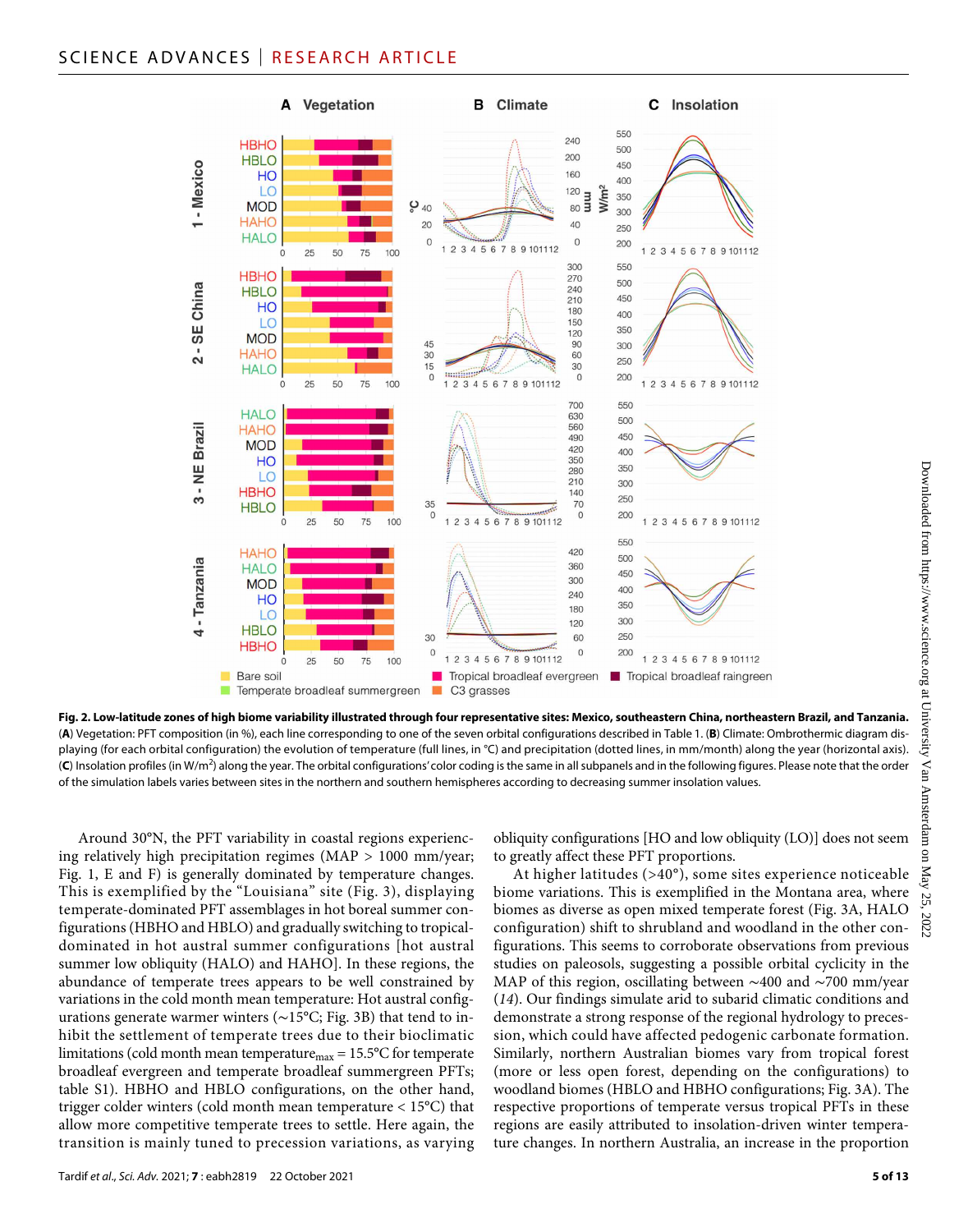# SCIENCE ADVANCES | RESEARCH ARTICLE



**Fig. 3. Mid- and high-latitude zones of high biome variability illustrated through six representative sites: Montana, Louisiana, northern Australia, the Bering Strait, Svalbard, and Seymour Island.** (**A** to **C**) The formalism is the same as in Fig. 2.

of temperate PFTs (up to 20%) is visible in configurations yielding colder winters (∼17°C from July to September in HALO, HAHO, and HO). To a lesser extent, in Montana, warmer winter temperature (∼10°C) triggered by hot austral configurations (HAHO and HALO) allows (rare) tropical trees to remain (∼2%), while colder winters (∼4°C) triggered by hot boreal configurations (HBHO and HBLO) allow (rare) conifers to settle (∼2%).

The precipitation variations in these mid-latitude regions (up to 30% in MAP changes in Montana and 20% over northern Australia; Fig. 1B) are less straightforward to interpret than for the lower latitudes. Each site displays a specific signature that is dependent on its geographic environment. The biome diversity observed in Montana appears, for instance, to reflect the sensitivity of the region to the Jet Stream position (fig. S4). In detail, most configurations lead to important temperature gradients that produce a strongly "wavy" Jet Stream, which deviates Pacific westerlies toward higher latitudes and ultimately generates heavy summer precipitations over the American eastern coast and a depletion in rainfall over the Montana region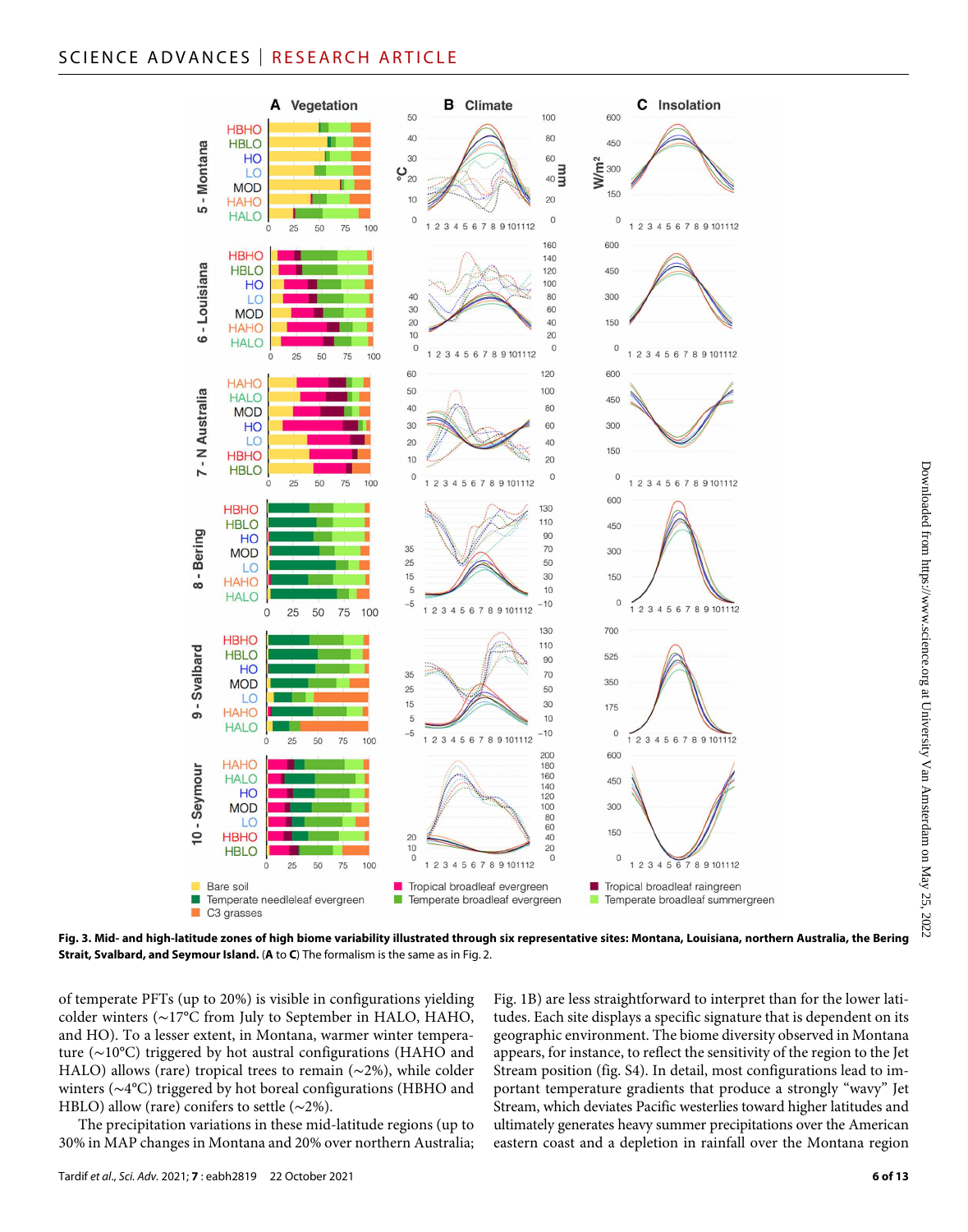(fig. S4A). On the contrary, the HALO experiment yields the coolest summer temperatures over northern America, which produces a more zonal Jet Stream (fig. S4B) and allows the input of more abundant summer precipitation from the Pacific.

#### **High latitudes: Where obliquity is modulated by precession**

Mid to high latitudes (∼45°N to 70°N) are dominated by cool MATs (from 15° to 5°C in the Northern Hemisphere, down to 0°C in Antarctica; Fig. 1A), high MATR (mostly >25°C; Fig. 1C), and relatively low precipitations (MAP < 1000 mm/year; Fig. 1E). These climatic features translate into temperate mixed and temperate coniferous forests in the Northern Hemisphere, with some warmtemperate forest fringing Atlantic and Pacific coastal areas (e.g., west United States and Europe; figs. S2 and S3), and occasionally patches of more open shrubland zones at the highest latitudes. In the Southern Hemisphere, the vegetation is similarly characterized by temperate mixed and temperate coniferous forests with variable extension of cold forest in continental Antarctica (fig. S3). High latitudes host the widest regions of low PFT sensitivity to orbital forcing, for example, in Siberia, Canada, Australia, or Scandinavia (gray shading in Fig. 1H and detailed PFT compositions given in fig. S2). However, important biome changes exist locally, such as in the Bering, Svalbard, or the Seymour Island regions (Fig. 3).

At these latitudes, the main astronomical driver of climate and biome changes is obliquity through important summer insolation variations (Fig. 3). These variations translate into the most substantial MAT changes (up to 2°C; Fig. 1B), as well as MATR shifts (3° to 7°C; Fig. 1D) and MAP variations of 5 to 20% (Fig. 1F). The imprint of obliquity is particularly clear in Northern Hemisphere sites, where low obliquity configurations (LO and HALO) trigger the coldest and driest conditions (Fig. 3B), which favor either conifers (+20% from HO to LO and +30% from HAHO and HALO in Bering Strait) or grasses (+50% from HO to LO and +60% from HAHO and HALO in Svalbard). The fact that no temperature threshold modulates

grass development in the model suggests that this expansion of grassland in low obliquity configurations is triggered by the slightly drier conditions in Svalbard. The Southern Hemisphere response is similar, although less contrasted, probably due to the oceanic climatic buffering effect. For instance, at Seymour Island, low obliquity settings favor conifers in HA configuration (+20% from HAHO to HALO) and grasses in other configurations (+8% from HO to LO and +20% from HBHO to HBLO). The simulations also suggest a precession-driven modulation of the obliquity forcing at high latitudes; the combination of low obliquity and precession yielding hot boreal (austral) summer in the Northern (Southern) Hemisphere does not trigger as many changes as that of low obliquity and other precessions (e.g., +7% conifers between HBLO and HBHO in Northern Hemisphere sites against +30% between HALO and HAHO).

#### **Into the Oligocene: A paradigm change**

To place the previous results in the context of declining  $pCO_2$  at the EOT, we performed an early Oligocene simulation, which is strictly comparable to the late Eocene reference simulation (MOD orbital configurations, same paleogeography), at the exception of the prescribed halving of the atmospheric  $CO<sub>2</sub>$  concentration (to 560 ppm) and the presence of an Antarctic ice sheet. As for the Eocene, we explore the sensitivity of the early Oligocene vegetation to orbital forcing, although in a simpler way. We conducted two orbital sensitivity experiments using the HALO and HBLO configurations that were approached in the early Oligocene at ∼32 Ma (fig. S1). The global metrics calculated for the Oligocene (Table 1, 560-ppm simulations) indicate a ∼5°C cooler world that is also drier (by about 100 mm/year), more seasonal (MATRs of 6.7° to 16.1°C), and with greater desert extent (31.2 to 34%). The largest changes in simulated biomes between the Eocene and Oligocene reference (MOD) simulations occur at mid to high latitudes (Fig. 4A), where the lower  $pCO<sub>2</sub>$  levels induce the strongest temperature anomalies ( $4^{\circ}$  to  $13^{\circ}$ C drop in MAT fig. S5A). In these areas, the cooler temperatures



**Fig. 4. Oligocene (560 ppm) vegetation variability under different orbital forcing.** (**A**) Oligocene biome distribution simulated with modern orbital parameters and (**B**) cumulative PFT SDs obtained with the set of three simulations testing MOD, HALO, and HBLO configurations. Symbols in (A) and (B) correspond to a synthesized version (see Materials and Methods) of the Pound and Salzmann Rupelian biome compilation (*20*). The reader is referred to biomes and symbol legends of Fig. 1

Downloaded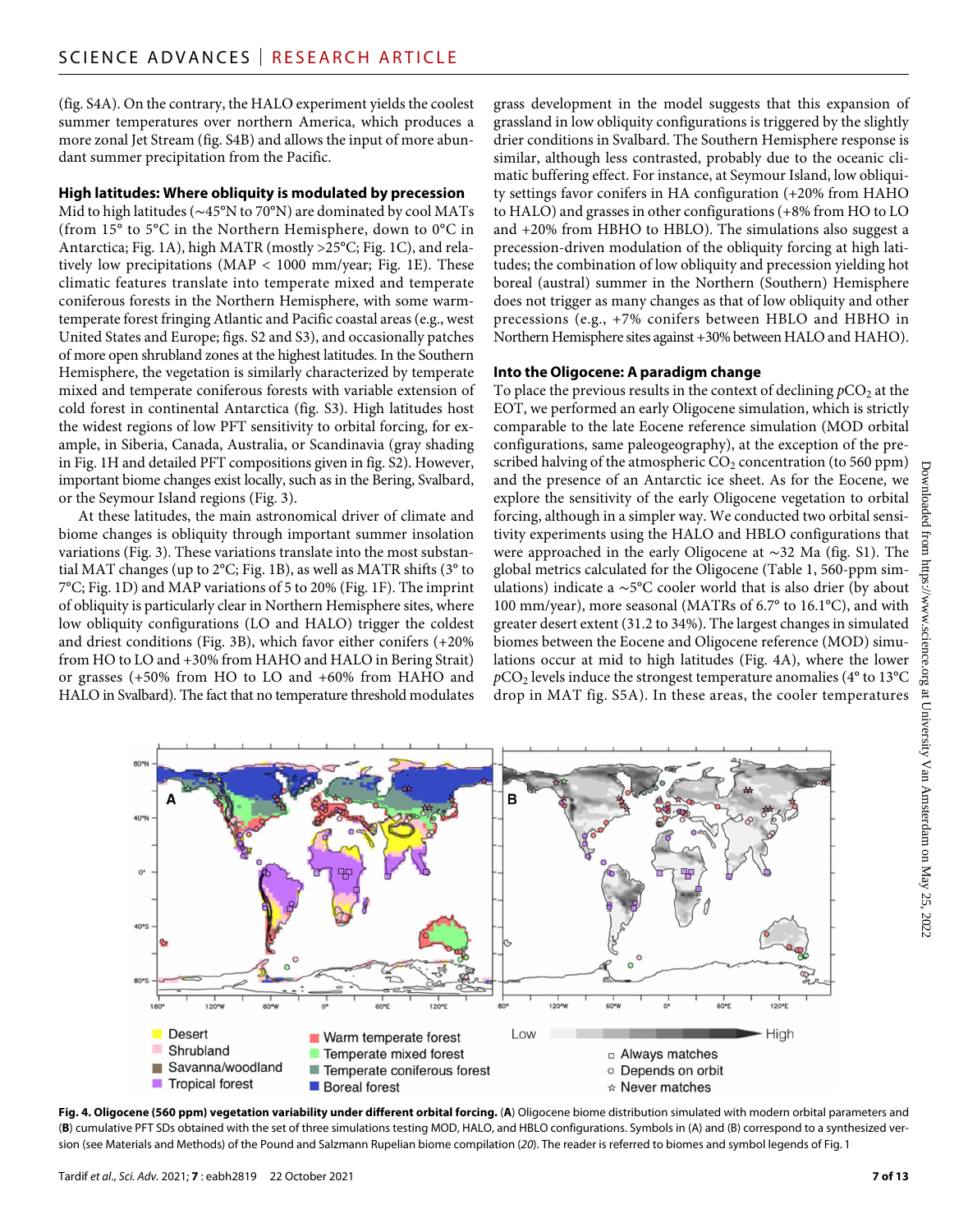narrow the tropical zone and shift all climatic envelopes toward lower latitudes, resulting in the equatorward migration of most biomes. This effect is particularly clear in Australia and eastern Asia, where the biome composition shifts mostly from warm-temperate forests in the Eocene toward temperate mixed forests. Scandinavia, Siberia, and Northern America biomes shift from temperate mixed forest to temperate coniferous or cold forests. Moreover, the global drying simulated for the early Oligocene, especially at mid to high latitudes (−30 to −100% in MAP poleward of 50° of latitude; fig. S5B), triggers increased proportions of woodland, savanna, and shrubland in Patagonia, Siberia, northern America, and Greenland.

The comparison with the early Oligocene biome compilation of (*20*) yields similarly good results for low-latitude and subtropical regions, with a good fit for tropical, shrubby, and warm-temperate environments (Fig. 4B). At these low latitudes, the model does not simulate important changes in the different biome locations between the ensemble of Eocene and Oligocene experiments, which seems coherent with the abundance of low-latitude sites displaying no clear change over the greenhouse-icehouse transition (*19*, *20*). A notable difference is the increased proportion of orbitally sensitive proxy sites (∼70% of total sites for the early Oligocene compilation against 50% for the late Eocene; indicated by circles in Fig. 4B). This suggests that biomes became increasingly responsive to orbital forcing, especially at mid to high latitudes, in response to late Eocene/ early Oligocene global climate cooling. The simulated increase in orbital sensitivity is related to the fact that PFTs are mainly constrained by the temperatures of the coldest months (table S1): In all our 1120-ppm simulations, winter temperatures generally remain above freezing regardless of the orbital configuration, whereas the 560-ppm simulations generate a wider range of cold temperatures, which enables a higher variety of biomes to settle (fig. S6). At northern high latitudes, several sites in eastern Greenland reflect the spreading of coniferous forests from the middle-late Eocene to the early Oligocene (*38*). This is coherent with the temperate coniferous to cold forest biomes simulated for the Oligocene (fig. S6). However, many proxy sites from the Pound and Salzmann compilation, especially in Siberia and eastern Canada, indicate notably warmer environments than the ones simulated with inferred biomes of temperate, warm-temperate, or even paratropical forests poleward of 60°N in continental settings. Most of these discrepancies (∼20% of all the proxy sites, materialized as stars in Fig. 4B) are not resolved by either of the two other orbital settings tested, but other configurations may partially reduce the mismatch. For example, we have shown that HO conditions in the Eocene simulations yield more forested environments at high latitudes (Fig. 3). Moreover, it is probable that other forcings exert a crucial influence in these regions, some of which are detailed in the following section.

#### **DISCUSSION**

#### **Paleoclimate "snapshot" representations: A reasonable approximation?**

Given the difficulty to date pre-Quaternary fossils and sedimentological records with orbital precision, they are likely to be interpreted as representative of an "average climatic signature." In addition, most paleoclimate simulations designed to provide a physical background for these field interpretations use the present-day orbital configuration, mostly for comparison purposes with modern conditions, and also due to computing limitations. This simplistic approach

may hold in regions displaying unaffected climatic envelopes under contrasted orbital forcing (e.g., fig. S2). However, in regions particularly sensitive to orbitally forced climate change, or in environments already close to a climate threshold (e.g., a cold month temperature boundary preventing tropical trees to settle), this methodology may generate important data-model comparison mismatch. For the late Eocene, some rare high-resolution deposits have demonstrated the strong impact orbital variation may have on regional hydrology and vegetation coverage (*12*, *14*). The handful of studies that have tested alternate orbital configurations for this same period have documented the potentially large climate response to this short-term forcing (*3*, *4*, *6*, *8*, *9*), but the implications in terms of vegetation coverage variability were not addressed, except for China in early Eocene conditions (*9*).

The present results provide sensitivity maps of plant community composition that can be used to aid in paleoenvironmental reconstructions, by describing possible biome distributions for the late Eocene and early Oligocene. These maps can serve as tools that highlight areas where particular care should be taken in the interpretation of long-term vegetation evolution, and related paleoenvironmental and paleoclimatic parameters. As shown in Results, the biome composition of 84% (resp. 80%) of late Eocene (resp. early Oligocene) proxy sites from the Pound and Salzmann pollen compilation is correctly simulated in at least one of the seven (resp. three) orbital simulations performed here. Our results suggest that apparently diverging pollen assemblages may be explained by orbital variability and that biome transitions may have occurred over short periods of time in some areas, which could have led to potentially diverging interpretations in terms of climate. Moreover, some paleoenvironments (e.g., semiarid versus more humid) were probably preferentially recorded at orbital time scale, depending on local water conditions and the morpho-anatomical characteristics of the plants (e.g., thin deciduous versus tough evergreen leaves) (*39*, *40*).

#### **Case study: Comparison with high-resolution records in East Asia**

Only one clear case study currently enables data-model comparison for orbital variability, highlighting the important need for additional high-resolution field work. The high dependence on precession of Northern Hemisphere summer precipitation in the tropics and subtropics (obliquity being a second-order factor at low latitudes) bears consistency with observations from the deep-lacustrine Jianghan Basin in eastern China (paleoposition: ∼30°N, 110°E), which suggest eccentricity and precession-driven depositional patterns (*12*). Huang and Hinnov (*12*) propose that configurations inducing hot boreal summer, such as those approaching our HBHO and HBLO end-member cases, would have led to increased monsoon penetration inland and wetter summers, which would have favored silt and mudstone deposits. On the other hand, configurations inducing mild winters and cooler and drier summers, such as those approaching our HAHO and HALO end-member configurations, would have been more prone to evaporite deposits. Fossil pollen preserved in this basin indicates a relatively higher proportion of xerophytic taxa (*Ephedripites*) in the evaporite horizons, which corroborates this hypothesis (*12*).

Further inland, the shallow lacustrine Xining Basin (paleoposition: ∼40°N, 100°E) also preserves alternations of orbitally paced mudstone and evaporitic deposits, although with a marked obliquity pattern identified during the 40-Ma to 34-Ma interval (*13*). The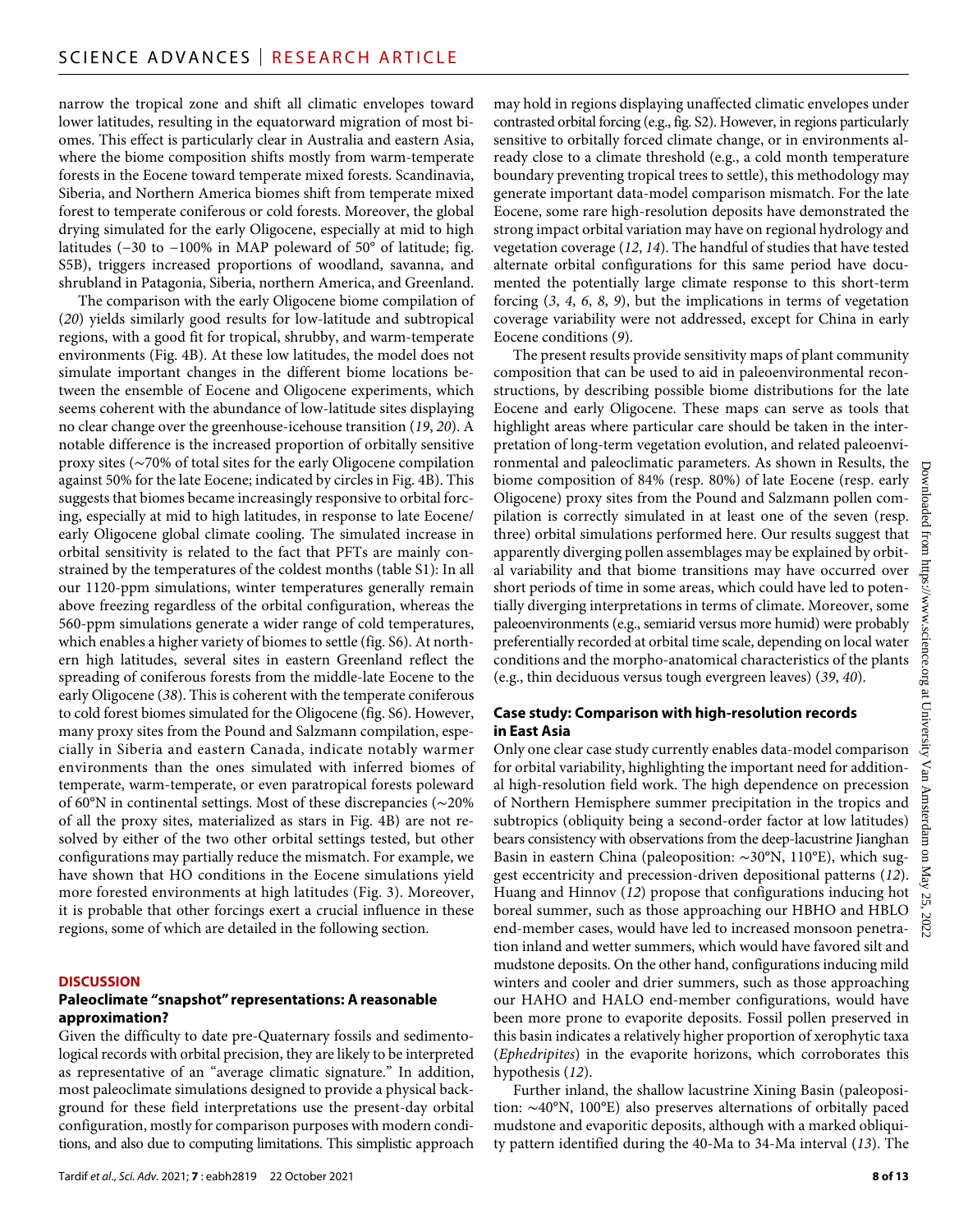interpretation of Abels *et al*. (*13*) is different from the perennial lacustrine Jianghan deposits because, in shallow ephemeral lakes, the gypsum beds are correlated to relatively wetter phases and mudstones to drier ones within a globally semiarid context (*13*). This difference in orbital responses is interpreted to relate to the position of the Xining Basin, which is located within the scope of westerly moisture in a more continental setting and further away from the monsoon influence, and at higher latitudes, where the influence of obliquity tends to be stronger. The climate and vegetation reconstructed from the Xining Basin are, however, complex to interpret as they have also been shown to be tightly dependent on regional periodic regressions of the proto-Paratethys Sea in the west (*14*, *41*, *42*). This case study shows the potential of data-model comparison to provide physical constraints to proxy records focusing on the expression of orbital variability (*43*, *44*).

#### **Intermittent monsoons: How often?**

One of the most important outcomes of this study is the possible existence of orbitally induced intermittent monsoon-like climates as early as the late Eocene, primarily forced by precession (Fig. 2). It is well documented that precession configurations triggering warm boreal (austral) summer conditions amplify the Northern (Southern) Hemisphere monsoons via the amplification of continental summer low-pressure zones increasing the onshore deviation of the ITCZ (*37*, *43*). This feature appears to have been stable throughout the Cenozoic, as shown by modeling studies using Eocene boundary conditions (*3*, *7*, *8*), but also for the Miocene (*44*) and the present (*45*, *46*). A second-order forcing observed in our simulations is obliquity because an increased obliquity tends to enhance subtropical summer precipitations, particularly in Northern Hemisphere sites (Fig. 2). Many low-latitude proxies (e.g., speleothems and Mediterranean sapropels) also express a clear obliquity signal, although the effect of obliquity on incoming solar radiation at these latitudes is weak (in contrast to precession, which exerts a local forcing on ITCZ deviation through increased heating of low latitudes). The attempts to explain the low-latitude obliquity imprint in proxy records have often involved some remote teleconnections between low and high latitudes through ice volume variations (*43*), which is unlikely to be the main driver in our late Eocene ice-sheet free simulations. Another theory has emerged (*47*), however, showing that variations of the summer intertropical insolation gradient (SITIG; calculated between 23°N and 23°S) reflect both precession and obliquity variations without any need for ice-sheet variations. The mechanism involved is as follows: In HO configurations, the temperature gradient is low in the summer hemisphere and strong in the winter hemisphere due to increased cooling of the mid to high latitudes compared to the low latitudes. Therefore, HO configurations trigger stronger SITIG, which strengthens the winter Hadley cell branch and increases water vapor advection from the winter hemisphere toward the summer hemisphere tropics (*48*). The examination of the simulated SITIG in our experiments corroborates this mechanism, as our simulations producing the stronger SITIG (fig. S7) correspond to stronger summer precipitations in the four tropical sites highlighted in Fig. 2.

Comparing these simulated end-member SITIG values to the reconstructed SITIG variations along the 42-Ma to 34-Ma studied period [calculated from Laskar *et al*. (*49*), shown in fig. S7] allows us to evaluate the likelihood of occurrence of such SITIG gradient values during the late Eocene (fig. S7). While some configurations triggered extreme SITIG values that were not matched during the studied

Tardif *et al*., *Sci. Adv.* 2021; **7** : eabh2819 22 October 2021

period (HBHO and HALO for the boreal summer and HBHO and HBLO for the austral summer; fig. S7), other configurations triggering summer precipitation peaks (HBLO in China and HBLO and HO in Mexico) produce SITIG values that were met during at least 2 to 6% of the 42-Ma to 34-Ma interval (fig. S7). Therefore, although this monsoon-like circulation might not represent the dominant climatic mode, it might have been a regularly occurring situation. As for the Southern Hemisphere, tropical summer precipitations show less sensitivity to obliquity (Fig. 2) and the SITIG gradient needed to trigger the required rainy season appears to be more ubiquitous (for example, the HALO configuration triggering SITIG values that were met about 20% of the time).

#### **Implications forfaunal dispersal events and biome variability**

The medium to high biome variability of several narrow continental corridors in both the late Eocene and the early Oligocene, such as the Beringia, Turgai, and Anatolian land bridges, may have important biogeographical implications. The presence of these terrestrial corridors is paramount for biodiversity diaspora, and while the presence of such bridges at the EOT is well established (*27*, *50*–*53*), we suggest that orbital forcings might have modulated faunal and/or floral dispersal from Asia to other continents.

To illustrate this, we compare the biomes obtained for two contrasted orbital configurations (HALO and HBLO) for the late<br>Eocene (1120 ppm) and the early Oligocene (560 ppm; Fig. 5), Eocene (1120 ppm) and the early Oligocene (560 ppm; Fig. 5), respectively, in the Eurasian region. Two dispersal routes between Asia and western Europe are proposed in this region (*27*): Dispersal is thought to have existed through the Turgai corridor during the late Eocene and until the Oligocene (31 Ma) before shifting to the Anatolian route, more to the south (*27*). While our spatial resolution cannot fully render the complex paleogeography of intricated islands in this region, our results, however, suggest that, if western Europe remained stably covered by warm-temperate biomes across the Late Eocene and Early Oligocene, the Turgai and Anatolian regions display more orbitally driven variability in biome composition (Fig. 5). The Late Eocene HALO configuration allows the establishment of warm-temperate biomes across all the Turgai region, therefore creating a continuous biome corridor. On the contrary, the HBLO configuration leads to cooler temperate biomes because of colder winters and breaks the continuity of the



**Fig. 5. Biome stability over the Eurasian Turgai and Anatolian land bridges.** Evolution of the biomes simulated for the Eocene (1120 ppm, top row) and the Oligocene (560 ppm, bottom row) for two contrasted orbital settings (HALO and HBLO). The reader is referred to biomes and symbol legends of Fig. 1. Arrows show the main corridors of biome stability, which may have allowed faunal dispersal to occur: the northern dispersal route, through the Turgai land bridge, and the southern dispersal route, through the Anatolian emerged archipelagos, as described by Mennecart *et al*. (*27*).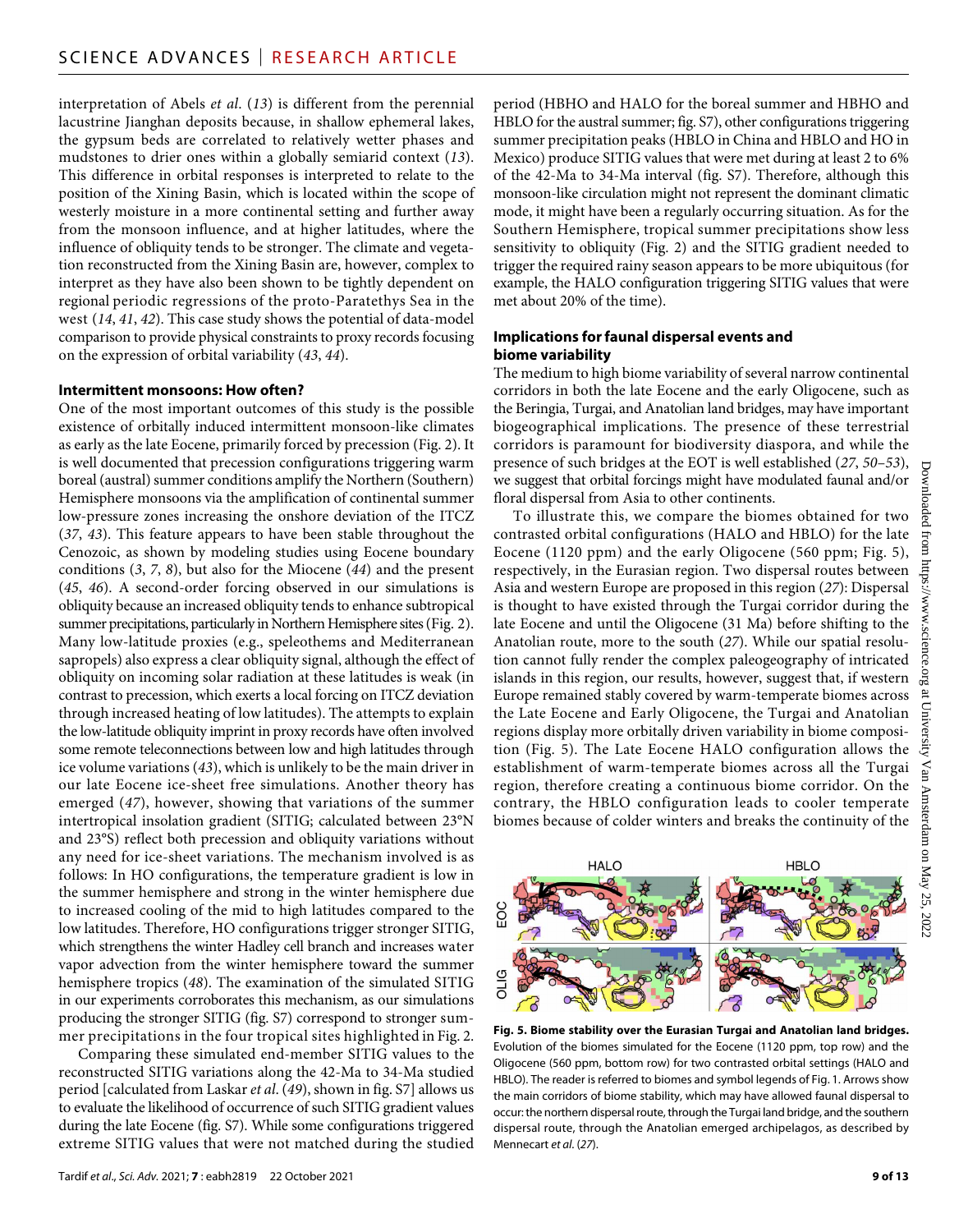warm-temperate biome despite an unchanged  $pCO_2$  (1120 ppm). This fragmentation of biomes along the corridor may have temporarily hampered faunal migrations occurring through this bridge in the late Eocene. In the early Oligocene cases, the Turgai route seems even more unlikely to act as dispersal corridor, given the notably cooler biomes simulated (temperate coniferous forest) contrasting strongly with the stable warm-temperate European forests. At lower latitudes, however, the Anatolian region presents a more homogeneous warm-temperate forest coverage, which is insensitive to orbital variations at 560 ppm. Therefore, while  $pCO_2$  appears to be the main driver of these widespread biome changes, our results suggest that orbital changes may have temporarily hampered faunal migrations via the Turgai route by fragmenting this biome corridor, especially during the late Eocene.

#### **Limitations and future directions**

A few points of systematic discordance between the data and the model remain (indicated by stars in Figs. 1H and 4B), accounting for 16% (20%) of the biome reconstructions for the late Eocene (early Oligocene). This mismatch might be explained by model limitations, such as the PFT parametrization, systematic biases, or a too coarse topography. For example, the position of "transition zones" between biomes is dependent on the PFT bioclimatic threshold parametrizations (presented in table S1) and biomization rules applied, which tend to rely on modern properties. In addition, the IPSL-CM5A2 model that was used here, despite various improvements on modern climatic features when compared to the IPSL-CM5A previous version, is known, as with its predecessor, to underestimate modern precipitation over South America and Asia (*54*, *55*), which likely applied in the Eocene as well (*56*).

In addition, besides general data uncertainties, such as biases of preservation, sample reworking, or imprecise dating or location, the use of fossil pollen and spores to generate biomes (*20*) also has limitations. For instance, palynological records can represent time-extensive accumulations of regional vegetation that may mask short-term temporal or spatial biome shifts. Although some pollen taxa present in the assemblages ("form genera," i.e., pollen that was not determined to species level) cannot be taken into account when generating paleo-biomes, use of a presence/absence matrix allows the representation of taxa regardless of their relative abundance (and evolution between the late Eocene and the early Oligocene). This can actually be viewed as a strength of the method, as it also compensates for other taphonomic constraints (e.g., interspecies differences in pollen production, dispersal, or preservation). While far less ubiquitous than palynomorphs, macrobotanical remains generally present a more local, shorter-term vegetation signal that can provide additional information (*57*). To make such a comparison at a global scale is, however, not currently possible, as high-resolution records across the EOT do not exist for all the biomes studied here.

The approach taken in this study could, in the future, be expanded in several directions, such as the use of the dynamic vegetation model online, instead of asynchronously (see Materials and Methods), to take into account vegetation feedback on all climatic components, especially the ocean (*58*). The use of orbital end-members allowed the exploration of the full range of orbital variability impact on biome composition, but more realistic orbital configurations could be used to test more precise hypotheses in specific regions. Moreover, the decrease in  $pCO<sub>2</sub>$  and the inception of the Antarctic ice sheet are not the only important changes to be considered

between the Eocene and Oligocene. Over the period of time considered here, additional paleogeographic changes could be introduced to perform a more realistic early Oligocene reconstruction, such as the important sea-level drop consecutive to the glaciation of Antarctica (*59*) that had major implications on continentality and possibly on atmospheric circulation (*60*). In Asia in particular, the sea-level drop enhanced the retreat of the Paratethys Sea, increased continentality, and deeply influenced the hydrology and temperatures, probably enhancing aridity in Central Asia (*61*, *62*) and reshaping the biodiversity in the region (*29*, *30*, *42*). Other paleogeographic features such as the Drake Passage deepening or the Tibetan Plateau uplift likely played a part in shaping the evolution of Cenozoic climate, but their precise evolution through time remains highly debated (*63*–*67*). Therefore, we believe that they should be the topic of dedicated modeling studies. Last, this work underlines the need for well-dated high-resolution proxy records in key areas combined with simulations constrained with more detailed paleogeography to better understand the role of orbital variability in climate records.

#### **MATERIALS AND METHODS**

#### **IPSL-CM5A2 model components**

IPSL-CM5A2 is an Earth system model designed for multimillennial simulations (*54*) composed of the atmospheric LMDz5A model, with a resolution of  $3.75^{\circ} \times 1.89^{\circ}$  (longitude  $\times$  latitude) and 39 vertical layers from the surface up to 40 km high, the land surface ORCHIDEE model, and the ocean and sea ice NEMO–LIM2-PISCES model, in which the tripolar oceanic grid has a resolution varying between 0.5° and 2° and 31 vertical layers. The continuity of the processes at the interface between ocean and atmosphere is ensured by the OASIS coupler. The performances of the model and comparison with previously existing IPSL-CM5A model are fully described in a dedicated paper (*54*). The ORCHIDEE land surface model (*68*) is used in its three–soil layer (bucket) version, which includes river runoff and describes the vegetation through 13 PFTs, 2 anthropics (not used in this study), and 11 naturals (*69*): 8 forest PFTs, 1 bare soil PFT, and 2 grass PFTs ( $C_3$  and  $C_4$ ). As  $C_4$  plants expanded starting from the late Miocene (*70*), this last PFT was deactivated. In the following modeling steps, the vegetation was either prescribed or allowed to evolve, as detailed below. In dynamic vegetation mode, starting from bare soil, all PFTs are able to grow, expand, or shrink, depending on the climatic conditions. In this configuration, each grid cell disposes of an infinite seed stock for each PFT, preventing the total and definitive extinction in case of a strongly unfavorable climatic episode during the experiment.

#### **Simulation setup**

Simulations are run in a two-step process: first, in atmosphere-ocean mode with an Eocene paleogeographic reconstruction (fig. S9A) and a forced vegetation map (fig. S9B) to produce realistic sea surface temperature (SST). At this step, a reference Eocene simulation (EOC\_MOD) is performed using modern orbital parameters, a *p*CO2 at 1120 ppm (other greenhouse gas concentrations left to their preindustrial values), no ice sheets, and a solar constant reduced to 1360.19  $W/m^2$ . This simulation was previously described and validated against late Eocene proxy sea surface and continental MAT compilations [see (*56*) and references therein]. After 3000 years, it reaches equilibrium (the deepest ocean layer shows a drift inferior to 0.1°C per century; fig. S8C). Six atmosphere-ocean simulations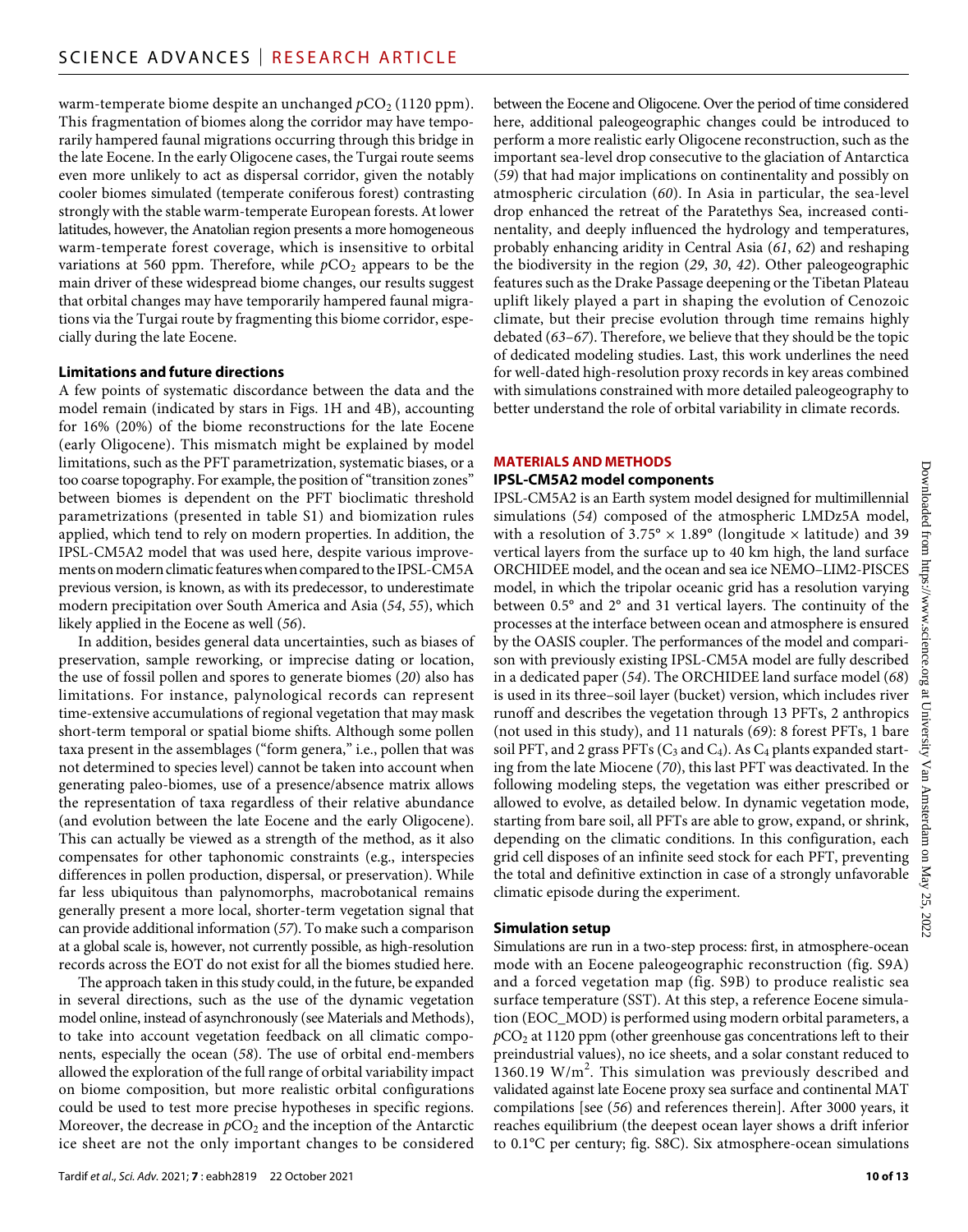describing the end-members of eccentricity, obliquity, and precession (Table 1) are then performed restarting from the last day of the EOC\_MOD experiment. These simulations run for 500 years, until reaching stable SST and oceanic heat content at 100 m depth (fig. S8D). Their SSTs are then averaged over the past 50 years of simulation and used to constrain the second phase of simulations, in which the PFT distribution of each orbital configuration is simulated using the atmosphere-vegetation mode. These dynamic vegetation simulations run for 150 years until reaching stable PFT composition. As some simulations displayed decadal variability in the climatic and vegetation fraction signals, the results are averaged over the last 50 years to grasp only the dominant PFT proportion signal. The early Oligocene simulation set follows the same sequence, the only differences being the reduced  $pCO<sub>2</sub>$  to 560 ppm and the presence of an Antarctic ice sheet.

#### **Impact of the dynamic vegetation mode**

The effect of prescribed versus dynamic vegetation is shown in fig. S9. In terms of vegetation coverage (as opposed to bare soil, hence regardless of the PFTs) (fig. S9A), the main changes are observed at the South Pole, as well as at the equator and the intertropical zone, where some areas present a 100% increase in vegetation coverage, meaning that regions that were seen as bare soil in the forced vegetation atmosphere-ocean simulation (EOC\_MOD) actually grew a full vegetation coverage in dynamic vegetation mode (EOC\_ MOD\_VD). This is observed in Antarctica, in Brazil, on the eastern coast of Asia, and in central Africa. This new vegetation repartition induces cooling up to 4°C in the Amazon region (fig. S9B), along with increased MAP by up to 30 to 100% (fig. S9, C and D) and latent heat flux increase of 20 to 50  $\text{W/m}^2$  in the areas that grew vegetation (fig. S9E). Previous studies demonstrated that major changes in land surface coverage (e.g., from a complete desert to a fully afforested land) could lead to significant retroactions on the oceanic component (*58*, *71*). The PFT changes observed between our two simulating steps remain, however, much more localized than these extreme sensitivity experiments. We nevertheless ran a test atmosphere-ocean simulation (MOD orbital configuration) forced with the PFT coverage map obtained with the MOD atmosphere-vegetation dynamical run and ensure PFT changes did not trigger major retroaction on the oceanic component.

#### **Result treatment methodology**

Each PFT coverage evolution is approximated through its summer fraction of vegetation to account for the maximal extent of the deciduous PFTs. The variability in PFT coverage (presented in Figs. 1H and 4B) between the seven different orbital experiments is then approximated, for each grid cell, through the sum of each PFT cover SD, normalized by the number of PFT defined on the grid cell averaged over the seven simulations. For comparison purposes to the Pound and Salzmann compilation, PFT coverage was subsequently treated to reflect biome distribution. We apply the methodology of (*72*), which considers simple bioclimatic thresholds and PFT dominance criteria that we adapted to the ORCHIDEE model (fig. S10) to define eight biomes: tropical forest, warm-temperate forest, temperate mixed forest, temperate to cool coniferous forest, cold forest, savanna, shrubs, and desert. The Pound and Salzmann compilations (*20*) are also simplified to match these biomes, as we cannot account for all the described environments (e.g., marshes or mangroves; table S2).

#### **SUPPLEMENTARY MATERIALS**

Supplementary material for this article is available at [https://science.org/doi/10.1126/](https://science.org/doi/10.1126/sciadv.abh2819) [sciadv.abh2819](https://science.org/doi/10.1126/sciadv.abh2819)

#### **REFERENCES AND NOTES**

- 1. T. Westerhold, N. Marwan, A. J. Drury, D. Liebrand, C. Agnini, E. Anagnostou, J. S. K. Barnet, S. M. Bohaty, D. De Vleeschouwer, F. Florindo, T. Frederichs, D. A. Hodell, A. E. Holbourn, D. Kroon, V. Lauretano, K. Littler, L. J. Lourens, M. Lyle, H. Pälike, U. Röhl, J. Tian, R. H. Wilkens, P. A. Wilson, J. C. Zachos, An astronomically dated record of Earth's climate and its predictability over the last 66 million years. *Science* **369**, 1383–1387 (2020).
- 2. D. J. Lunt, A. Ridgwell, A. Sluijs, J. Zachos, S. Hunter, A. Haywood, A model for orbital pacing of methane hydrate destabilization during the Palaeogene. *Nat. Geosci.* **4**, 775–778 (2011).
- 3. L. C. Sloan, C. Morrill, Orbital forcing and Eocene continental temperatures. *Palaeogeogr. Palaeoclimatol. Palaeoecol.* **144**, 21–35 (1998).
- 4. L. C. Sloan, M. Huber, Eocene oceanic responses to orbital forcing on precessional time scales. *Paleoceanography* **16**, 101–111 (2001).
- 5. P. J. Valdes, R. W. Glover, Modelling the climate response to orbital forcing. *Phil. Trans. R. Soc. A.* **357**, 1873–1890 (1999).
- 6. J.-B. Ladant, Y. Donnadieu, V. Lefebvre, C. Dumas, The respective role of atmospheric carbon dioxide and orbital parameters on ice sheet evolution at the Eocene-Oligocene transition. *Paleoceanography* **29**, 810–823 (2014).
- 7. J. S. Keery, P. B. Holden, N. R. Edwards, Sensitivity of the Eocene climate to CO2; and orbital variability. *Climate Past* **14**, 215–238 (2018).
- 8. A. Licht, M. van Cappelle, H. A. Abels, J.-B. Ladant, J. Trabucho-Alexandre, C. France-Lanord, Y. Donnadieu, J. Vandenberghe, T. Rigaudier, C. Lécuyer, D. Terry Jr., R. Adriaens, A. Boura, Z. Guo, A. N. Soe, J. Quade, G. Dupont-Nivet, J.-J. Jaeger, Asian monsoons in a late Eocene greenhouse world. *Nature* **513**, 501–506 (2014).
- 9. Z. Zhang, F. Flatøy, H. Wang, I. Bethke, M. Bentsen, Z. Guo, Early Eocene Asian climate dominated by desert and steppe with limited monsoons. *J. Asian Earth Sci.* 44, 24-35 (2012).
- 10. R. M. DeConto, D. Pollard, P. A. Wilson, H. Pälike, C. H. Lear, M. Pagani, Thresholds for Cenozoic bipolar glaciation. *Nature* **455**, 652–656 (2008).
- 11. V. C. Thorn, R. DeConto, Antarctic climate at the Eocene/Oligocene boundary—Climate model sensitivity to high latitude vegetation type and comparisons with the palaeobotanical record. *Palaeogeogr. Palaeoclimatol. Palaeoecol.* **231**, 134–157  $(2006)$
- 12. C. Huang, L. Hinnov, Astronomically forced climate evolution in a saline lake record of the middle Eocene toOligocene, Jianghan Basin, China. *Earth Planet. Sci. Lett.* **528**, 115846 (2019).
- 13. H. A. Abels, G. Dupont-Nivet, G. Xiao, R. Bosboom, W. Krijgsman, Step-wise change ofAsian interior climate preceding the Eocene–Oligocene Transition (EOT). *Palaeogeogr. Palaeoclimatol. Palaeoecol.* **299**, 399–412 (2011).
- 14. N. Meijer, G. Dupont-Nivet, H. A. Abels, M. Y. Kaya, A. Licht, M. Xiao, Y. Zhang, P. Roperch, M. Poujol, Z. Lai, Z. Guo, Central Asian moisture modulated by proto-Paratethys Sea incursions since the early Eocene. *Earth Planet. Sci. Lett.* **510**, 73–84 (2019).
- 15. A. S. Gale, J. M. Huggett, H. PÄlike, E. Laurie, E. A. Hailwood, J. Hardenbol, Correlation of Eocene–Oligocene marine and continental records: Orbital cyclicity, magnetostratigraphy and sequence stratigraphy of the Solent Group, Isle of Wight, UK. *J. Geol. Soc. London* **163**, 401–415 (2006).
- 16. N. D. Sheldon, G. J. Retallack, Regional paleoprecipitation records from the Late Eocene andOligocene of North America. *J. Geol.* **112**, 487–494 (2004).
- 17. A. Tosal, L. Valero, J. Sanjuan, C. Martín-Closas, Influence ofshort- and long-term climatic cycles on floristic change across the Eocene–Oligocene boundary in the Ebro Basin (Catalonia, Spain). *Comptes Rendus Palevol.* **18**, 925–947 (2019).
- 18. L. Valero, M. Garcés, L. Cabrera, E. Costa, A. Sáez, 20 Myr of eccentricity paced lacustrine cycles in the Cenozoic Ebro Basin. *Earth Planet. Sci. Lett.* **408**, 183–193 (2014).
- 19. D. K. Hutchinson, H. K. Coxall, D. J. Lunt, M. Steinthorsdottir, A. M. de Boer, M. Baatsen, A. von der Heydt, M. Huber, A. T. Kennedy-Asser, L. Kunzmann, J.-B. Ladant, C. H. Lear, K. Moraweck, P. N. Pearson, E. Piga, M. J. Pound, U. Salzmann, H. D. Scher, W. P. Sijp, K. K. Śliwińska, P. A. Wilson, Z. Zhang, The Eocene–Oligocene transition: A review of marine and terrestrial proxy data, models and model–data comparisons. *Climate Past* **17**, 269–315 (2021).
- 20. M. J. Pound, U. Salzmann, Heterogeneity in global vegetation and terrestrial climate change during the late Eocene to early Oligocene transition. *Sci. Rep.* **7**, 43386 (2017).
- 21. B. P. Kraatz, J. H. Geisler, Eocene–Oligocene transition in Central Asia and its effects on mammalian evolution. *Geology* **38**, 111–114 (2010).
- 22. J. Meng, M. C. McKenna, Faunal turnovers of Palaeogene mammals from the Mongolian Plateau. *Nature* **394**, 364–367 (1998).
- 23. J. Sun, X. Ni, S. Bi, W. Wu, J. Ye, J. Meng, B. F. Windley, Synchronous turnover of flora, fauna and climate at the Eocene–Oligocene Boundary in Asia. *Sci. Rep.* **4**, 7463 (2015).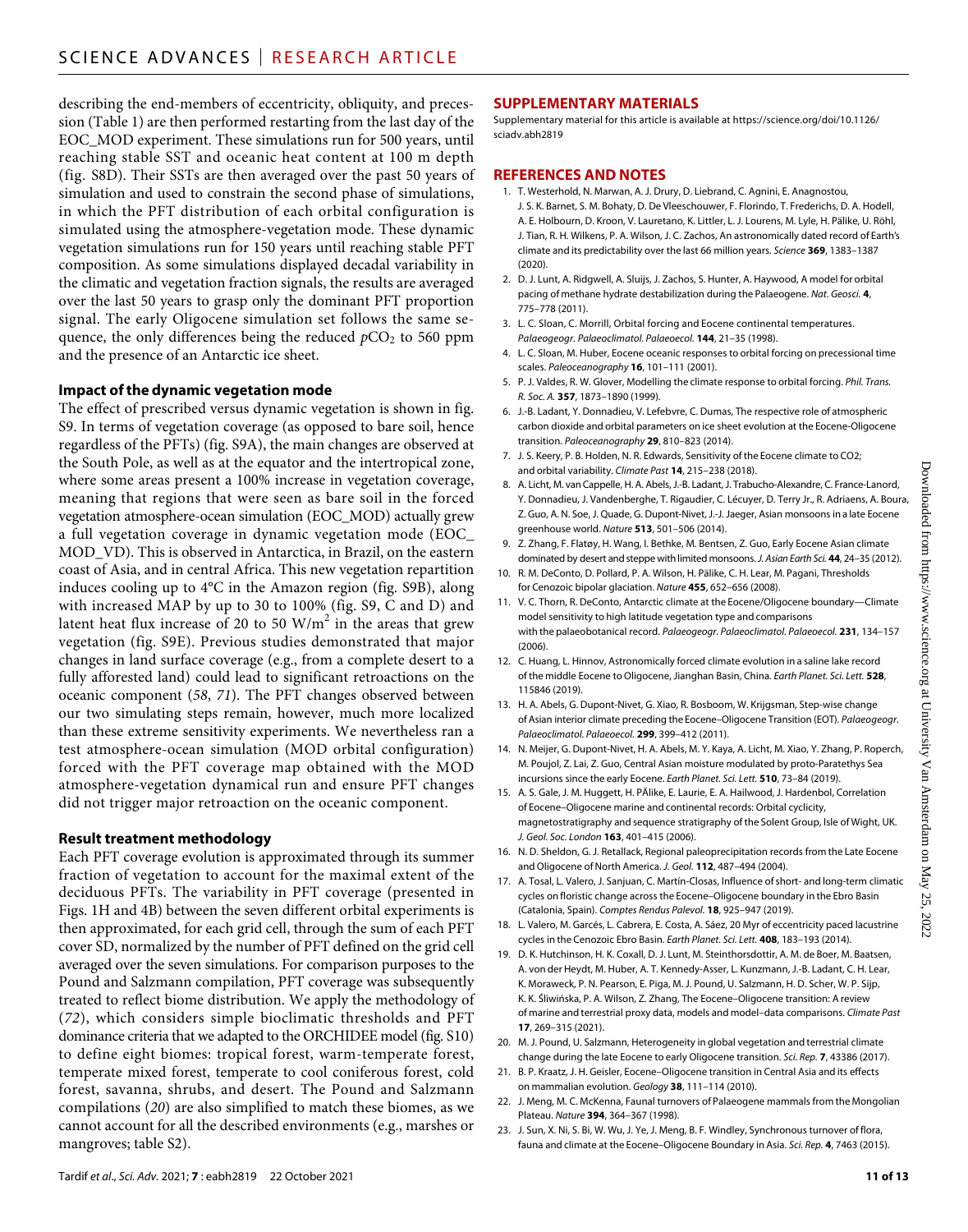- 24. J. Wasiljeff, A. Kaakinen, J. M. Salminen, Z. Zhang, Magnetostratigraphic constraints on the fossiliferous Ulantatal sequence in Inner Mongolia, China: Implications for Asian aridification and faunal turnover before the Eocene-Oligocene boundary. *Earth Planet. Sci. Lett.* **535**, 116125 (2020).
- 25. J. J. Hooker, M. E. Collinson, N. P. Sille, Eocene–Oligocene mammalian faunal turnover in the Hampshire Basin, UK: Calibration to the global time scale and the major cooling event. *J. Geol. Soc. London* **161**, 161–172 (2004).
- 26. S. C. Joomun, J. J. Hooker, M. E. Collinson, Changes in dental wear of *Plagiolophus minor* (Mammalia: Perissodactyla) across the Eocene–Oligocene transition. *J. Vertebr. Paleontol.* **30**, 563–576 (2010).
- 27. B. Mennecart, D. Geraads, N. Spassov, I. Zagorchev, Discovery of the oldest European ruminant in the late Eocene of Bulgaria: Did tectonics influence the diachronic development of the Grande Coupure? *Palaeogeogr. Palaeoclimatol. Palaeoecol.* **498**, 1–8 (2018).
- 28. E. Costa, M. Garcés, A. Sáez, L. Cabrera, M. López-Blanco, The age of the "Grande Coupure" mammal turnover: New constraints from the Eocene–Oligocene record of the Eastern Ebro Basin (NE Spain). *Palaeogeogr. Palaeoclimatol. Palaeoecol.* **301**, 97–107 (2011).
- 29. A. Favre, I. Michalak, C.-H. Chen, J.-C. Wang, J. S. Pringle, S. Matuszak, H. Sun, Y.-M. Yuan, L. Struwe, A. N. Muellner-Riehl, Out-of-Tibet: The spatio-temporal evolution of *Gentiana* (Gentianaceae). *J. Biogeogr.* **43**, 1967–1978 (2016).
- 30. A. Favre, M. Päckert, S. U. Pauls, S. C. Jähnig, D. Uhl, I. Michalak, A. N. Muellner-Riehl, The role of the uplift of the Qinghai-Tibetan Plateau for the evolution of Tibetan biotas. *Biol. Rev.* **90**, 236–253 (2015).
- 31. A. Fouquet, R. Recoder, M. Teixeira, J. Cassimiro, R. C. Amaro, A. Camacho, R. Damasceno, A. C. Carnaval, C. Moritz, M. T. Rodrigues, Molecular phylogeny and morphometric analyses reveal deep divergence between Amazonia and Atlantic Forest species of *Dendrophryniscus*. *Mol. Phylogenet. Evol.* **62**, 826–838 (2012).
- 32. J. V. Matthews, Tertiary land bridges and their climate: Backdrop for development of the present Canadian insect fauna. *Canadian Entomol.* **112**, 1089–1103 (1980).
- 33. B. F. Jacobs, Palaeobotanical studies from tropical Africa: Relevance to the evolution of forest, woodland and savannah biomes. *Phil. Trans. R. Soc. Lond. B* **359**, 1573–1583  $(2004)$
- 34. J. Saarinen, D. Mantzouka, J. Sakala, Aridity, cooling, open vegetation, and the evolution of plants and animals during the cenozoic, in *Nature Through Time*, E. Martinetto, E. Tschopp, R. A. Gastaldo, Eds. (Springer Textbooks in Earth Sciences, Geography and Environment, Springer International Publishing, 2020), pp. 83–107.
- 35. N. O. Frederiksen, Pulses of middle Eocene to earliest oligocene climatic deterioration in southern California and the Gulf Coast. *PALAIOS* **6**, 564–571 (1991).
- 36. V. A. Thode, I. Sanmartín, L. G. Lohmann, Contrasting patterns of diversification between Amazonian and Atlantic forest clades of Neotropical lianas (Amphilophium, Bignonieae) inferred from plastid genomic data. *Mol. Phylogenet. Evol.* **133**, 92–106 (2019).
- 37. T. M. Merlis, T. Schneider, S. Bordoni, I. Eisenman, Hadley circulation response to orbital precession. Part II: Subtropical continent. *J. Climate* **26**, 754–771 (2013).
- 38. J. S. Eldrett, D. R. Greenwood, I. C. Harding, M. Huber, Increased seasonality through the Eocene to Oligocene transition in northern high latitudes. *Nature* **459**, 969–973 (2009).
- 39. A. K. Behrensmeyer, S. M. Kidwell, R. A. Gastaldo, Taphonomy and paleobiology. *Paleobiology* **26**, 103–147 (2000).
- 40. R. Gastaldo, Taphonomic considerations for plant evolutionary investigations. *Paleobotanist* , 211–223 (1992).
- 41. M. Y. Kaya, G. Dupont-Nivet, J. Proust, P. Roperch, L. Bougeois, N. Meijer, J. Frieling, C. Fioroni, S. Özkan Altıner, E. Vardar, N. Barbolini, M. Stoica, J. Aminov, M. Mamtimin, G. Zhaojie, Paleogene evolution and demise of the proto-Paratethys Sea in Central Asia (Tarim and Tajik basins): Role of intensified tectonic activity at ca. 41 Ma. *Basin Res.* **31**, 461–486 (2019).
- 42. N. Barbolini, A. Woutersen, G. Dupont-Nivet, D. Silvestro, D. Tardif, P. M. C. Coster, N. Meijer, C. Chang, H.-X. Zhang, A. Licht, C. Rydin, A. Koutsodendris, F. Han, A. Rohrmann, X.-J. Liu, Y. Zhang, Y. Donnadieu, F. Fluteau, J.-B. Ladant, G. Le Hir, C. Hoorn, Cenozoic evolution of the steppe-desert biome in Central Asia. *Sci. Adv.* **6**, eabb8227 (2020).
- 43. A. C. Clement, A. Hall, A. J. Broccoli, The importance of precessional signals in the tropical climate. *Climate Dynam.* **22**, 327–341 (2004).
- 44. Z. Zhang, G. Ramstein, M. Schuster, C. Li, C. Contoux, Q. Yan, Aridification of the Sahara desert caused by Tethys Sea shrinkage during the Late Miocene. *Nature* **513**, 401–404  $(2014)$
- 45. D. S. Battisti, Q. Ding, G. H. Roe, Coherent pan-Asian climatic and isotopic response to orbital forcing of tropical insolation. *J. Geophys. Res. Atmos.* **119**, 11997–12020 (2014).
- 46. E. Tuenter, S. L. Weber, F. J. Hilgen, L. J. Lourens, The response of the African summer monsoon to remote and local forcing due to precession and obliquity. *Global Planet. Change* **36**, 219–235 (2003).
- 47. J. H. C. Bosmans, F. J. Hilgen, E. Tuenter, L. J. Lourens, Obliquity forcing of low-latitude climate. *Clim. Past* **11**, 1335–1346 (2015).
- 48. D. F. Mantsis, B. R. Lintner, A. J. Broccoli, M. P. Erb, A. C. Clement, H.-S. Park, The response of large-scale circulation to obliquity-induced changes in meridional heating gradients. *J. Climate* **27**, 5504–5516 (2014).
- 49. J. Laskar, P. Robutel, F. Joutel, M. Gastineau, A. C. M. Correia, B. Levrard, A long-term numerical solution for the insolation quantities of the Earth. *Astron. Astrophys.* **428**, 261–285 (2004).
- 50. L. Brikiatis, The De Geer, Thulean and Beringia routes: Key concepts for understanding early Cenozoic biogeography. *J. Biogeogr.* **41**, 1036–1054 (2014).
- 51. M. A. Akhmetiev, N. I. Zaporozhets, Paleogene events in Central Eurasia: Their role in the flora and vegetation cover evolution, migration of phytochore boundaries, and climate changes. *Stratig. Geol. Correl.* **22**, 312–335 (2014).
- 52. O. Eldholm, J. Thiede, Cenozoic continental separation between Europe and Greenland. *Palaeogeogr. Palaeoclimatol. Palaeoecol.* **30**, 243–259 (1980).
- 53. J. Liu, T. Su, R. A. Spicer, H. Tang, W.-Y.-D. Deng, F.-X. Wu, G. Srivastava, T. Spicer, T. Van Do, T. Deng, Z.-K. Zhou, Biotic interchange through lowlands of Tibetan Plateau suture zones during Paleogene. *Palaeogeogr. Palaeoclimatol. Palaeoecol.* **524**, 33–40 (2019).
- 54. P. Sepulchre, A. Caubel, J.-B. Ladant, L. Bopp, O. Boucher, P. Braconnot, P. Brockmann, A. Cozic, Y. Donnadieu, J.-L. Dufresne, V. Estella-Perez, C. Ethé, F. Fluteau, M.-A. Foujols, G. Gastineau, J. Ghattas, D. Hauglustaine, F. Hourdin, M. Kageyama, M. Khodri, O. Marti, Y. Meurdesoif, J. Mignot, A.-C. Sarr, J. Servonnat, D. Swingedouw, S. Szopa, D. Tardif, IPSL-CM5A2—An Earth system model designed for multi-millennial climate simulations. *Geosci. Model Dev.* **13**, 3011–3053 (2020).
- 55. P. J. Valdes, E. Armstrong, M. P. S. Badger, C. D. Bradshaw, F. Bragg, M. Crucifix, T. Davies-Barnard, J. J. Day, A. Farnsworth, C. Gordon, P. O. Hopcroft, A. T. Kennedy, N. S. Lord, D. J. Lunt, A. Marzocchi, L. M. Parry, V. Pope, W. H. G. Roberts, E. J. Stone, G. J. L. Tourte, J. H. T. Williams, The BRIDGE HadCM3 family of climate models: HadCM3@ Bristol v1.0. *Geosci. Model Dev.* **10**, 3715–3743 (2017).
- 56. D. Tardif, F. Fluteau, Y. Donnadieu, G. Le Hir, J.-B. Ladant, P. Sepulchre, A. Licht, F. Poblete, G. Dupont-Nivet, The origin of Asian monsoons: A modelling perspective. *Clim. Past* **16**, 847–865 (2020).
- 57. A. Traverse, *Paleopalynology* (Springer, 2008).
- U. Port, M. Claussen, Transitivity of the climate–vegetation system in a warm climate. *Clim. Past.* **11**, 1563–1574 (2015).
- 59. K. G. Miller, J. V. Browning, W. J. Schmelz, R. E. Kopp, G. S. Mountain, J. D. Wright, Cenozoic sea-level and cryospheric evolution from deep-sea geochemical and continental margin records. *Sci. Adv.* **6**, eaaz1346 (2020).
- 60. F. Fluteau, G. Ramstein, J. Besse, Simulating the evolution of the Asian and African monsoons during the past 30 Myr using an atmospheric general circulation model. *J. Geophys. Res. Atmos.* **104**, 11995–12018 (1999).
- 61. R. E. Bosboom, G. Dupont-Nivet, A. J. P. Houben, H. Brinkhuis, G. Villa, O. Mandic, M. Stoica, W. J. Zachariasse, Z. Guo, C. Li, W. Krijgsman, Late Eocene sea retreat from the Tarim Basin (west China) and concomitant Asian paleoenvironmental change. *Palaeogeogr. Palaeoclimatol. Palaeoecol.* **299**, 385–398 (2011).
- 62. L. Bougeois, G. Dupont-Nivet, M. de Rafélis, J. C. Tindall, J.-N. Proust, G.-J. Reichart, L. J. de Nooijer, Z. Guo, C. Ormukov, Asian monsoons and aridification response to Paleogene sea retreat and Neogene westerly shielding indicated by seasonality in Paratethys oysters. *Earth Planet. Sci. Lett.* **485**, 99–110 (2018).
- 63. Y. Lagabrielle, Y. Goddéris, Y. Donnadieu, J. Malavieille, M. Suarez, The tectonic history of Drake Passage and its possible impacts on global climate. *Earth Planet. Sci. Lett.* **279**, 197–211 (2009).
- 64. A. Toumoulin, Y. Donnadieu, J. -B. Ladant, S. J. Batenburg, F. Poblete, G. Dupont-Nivet, Quantifying the effect of the Drake Passage opening on the Eocene ocean. *Paleoceanogr. Paleoclimatol.* **35**, e2020PA003889 (2020).
- 65. J.-B. Ladant, Y. Donnadieu, L. Bopp, C. H. Lear, P. A. Wilson, Meridional contrasts in productivity changes driven by the opening of drake passage. *Paleoceanogr. Paleoclimatol.* **33**, 302–317 (2018).
- 66. C. Wang, J. Dai, X. Zhao, Y. Li, S. A. Graham, D. He, B. Ran, J. Meng, Outward-growth of the Tibetan Plateau during the Cenozoic: A review. *Tectonophysics* **621**, 1–43 (2014).
- 67. R. Spicer, T. Su, P. J. Valdes, A. Farnsworth, F.-X. Wu, G. Shi, T. E. V. Spicer, Z. Zhou, Why 'the uplift of the Tibetan Plateau' is a myth? *Natl. Sci. Rev.* 19 (2020).
- 68. G. Krinner, N. Viovy, N. de Noblet-Ducoudré, J. Ogée, J. Polcher, P. Friedlingstein, P. Ciais, S. Sitch, I. C. Prentice, A dynamic global vegetation model forstudies of the coupled atmosphere-biosphere system: DVGM FOR COUPLED CLIMATE STUDIES. *Global Biogeochem. Cycles* **19**, 10.1029/2003GB002199, (2005).
- 69. B. Poulter, P. Ciais, E. Hodson, H. Lischke, F. Maignan, S. Plummer, N. E. Zimmermann, Plant functional type mapping for earth system models. *Geosci. Model Dev.* **4**, 993–1010 (2011).
- 70. T. E. Cerling, Y. Wang, J. Quade, Expansion of C4 ecosystems as an indicator of global ecological change in the late Miocene. *Nature* **361**, 344–345 (1993).
- 71. U. Port, M. Claussen, V. Brovkin, Radiative forcing and feedback by forests in warm climates – a sensitivity study. *Earth Syst. Dynam.* **7**, 535–547 (2016).

Downloaded from https://www.science.org at University Van Amsterdam on May 25, 2022Downloaded from https://www.science.org at University Van Amsterdam on May 25,

2022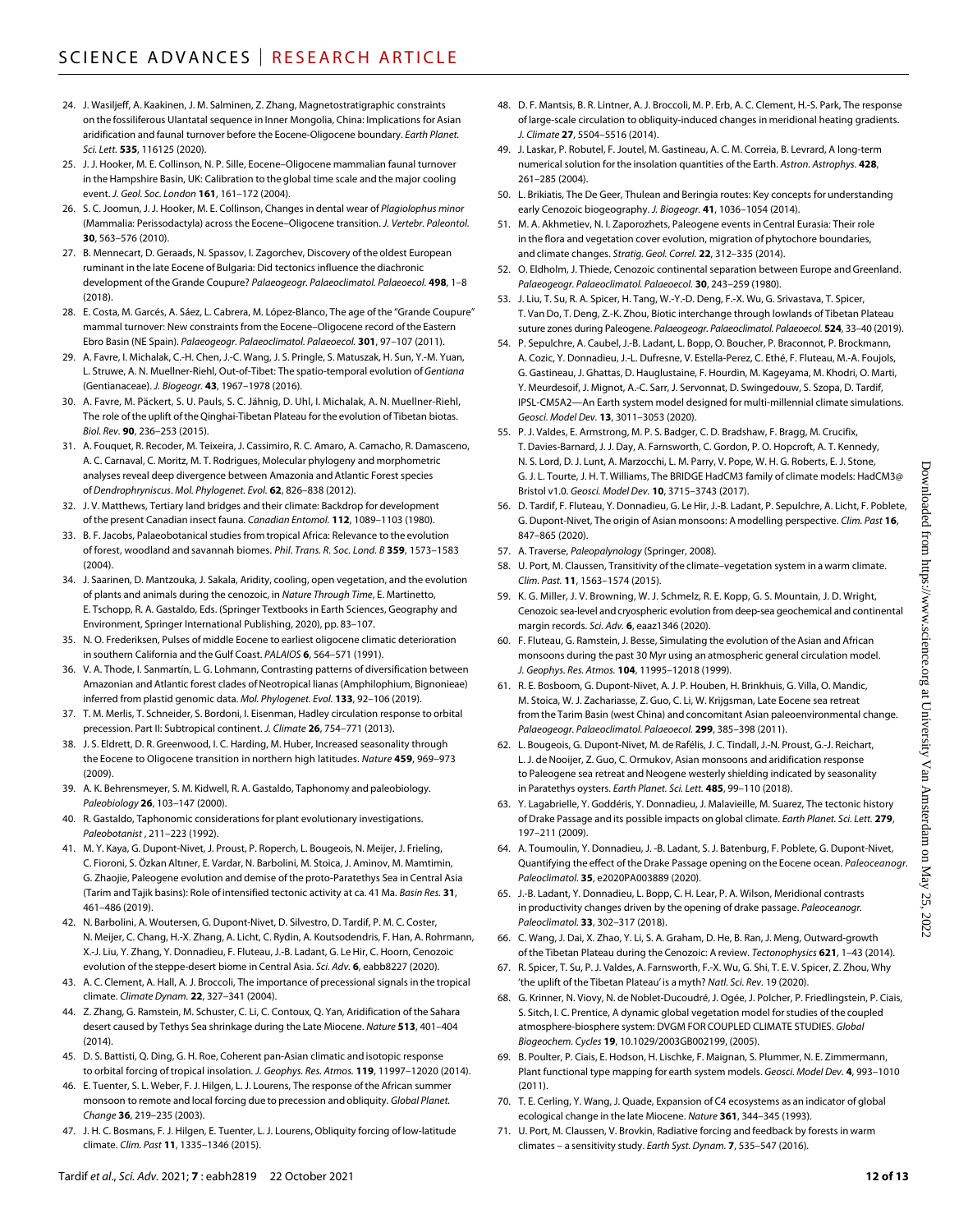72. A. Dallmeyer, M. Claussen, V. Brovkin, Harmonising plant functional type distributions for evaluating Earth system models. *Clim. Past* **15**, 335–366 (2019).

**Acknowledgments:** We thank C. Jaramillo for his critical reading of the first draft of the manuscript as well as the three anonymous reviewers for their insightful comments that helped improve the quality and the clarity of the paper. **Funding:** This work was granted access to the HPC resources of TGCC under the allocation 2018-A0050107601 and 2019-A0070107601 made by GENCI. This work was funded by the INSU-CNRS SYSTER. G.D.-N., A.T., and N.B. acknowledge support from ERC MAGIC grant 649081. Y.D. acknowledges support from ANR AMOR (ANR-16-CE31-0020). **Author contributions:** D.T., F.F., Y.D., J.-B.L., and G.L.H. designed and performed simulations. All the authors contributed to the results analysis and discussion. D.T. drafted the paper, and all authors contributed to the improvement of the final version, as well as answering the reviewers and modifying the manuscript accordingly. **Competing interests:** The authors declare that they have no competing interests. **Data and materials availability:** All data needed to evaluate the conclusions in the paper are present in the paper and/or the Supplementary Materials. LMDZ, XIOS, NEMO, and ORCHIDEE are released under the terms of the CeCILL license. OASIS MCT is released under the terms of the Lesser GNU General Public License (LGPL). IPSL-CM5A2 code is publicly available through svn with the following command lines: svn co [http://forge.ipsl.jussieu.fr/igcmg/svn/](http://forge.ipsl.jussieu.fr/igcmg/svn/modipsl/branches/publications/IPSLCM5A2.1_11192019)

[modipsl/branches/publications/IPSLCM5A2.1\\_11192019](http://forge.ipsl.jussieu.fr/igcmg/svn/modipsl/branches/publications/IPSLCM5A2.1_11192019) (last access: 20 April 2020, IPSL Climate Modelling Centre, 2020a) modipsl cd modipsl/util;./model IPSLCM5A2.1. The mod.def file provides information regarding the different revisions used, namely, NEMOGCMbranchnemo\_v3\_6\_STABLErevision6665- XIOS2branchs/xios-2.5revision1763- IOIPSL/srcsvntags/v2\_2\_2- LMDZ5branches/IPSLCM5A2.1rev3591-branches/publications/ ORCHIDEE\_IPSLCM5A2.1.r5307rev6336- OASIS3-MCT2.0\_branch(rev4775IPSLserver). The login/password combination requested at first use to download the ORCHIDEE component is anonymous/anonymous. We recommend referring to the project website [http://forge.ipsl.](http://forge.ipsl.jussieu.fr/igcmg_doc/wiki/Doc/Config/IPSLCM5A2) [jussieu.fr/igcmg\\_doc/wiki/Doc/Config/IPSLCM5A2](http://forge.ipsl.jussieu.fr/igcmg_doc/wiki/Doc/Config/IPSLCM5A2) (last access: 20 April 2020, IPSL Climate Modelling Centre, 2020b) for a proper installation and compilation of the environment.

Submitted 1 March 2021 Accepted 3 September 2021 Published 22 October 2021 10.1126/sciadv.abh2819

**Citation:** D. Tardif, A. Toumoulin, F. Fluteau, Y.Donnadieu, G. Le Hir, N. Barbolini, A. Licht, J.-B. Ladant, P. Sepulchre, N. Viovy, C. Hoorn, G. Dupont-Nivet, Orbital variations as a major driver of climate and biome distribution during the greenhouse to icehouse transition. *Sci. Adv.* **7**, eabh2819 (2021).